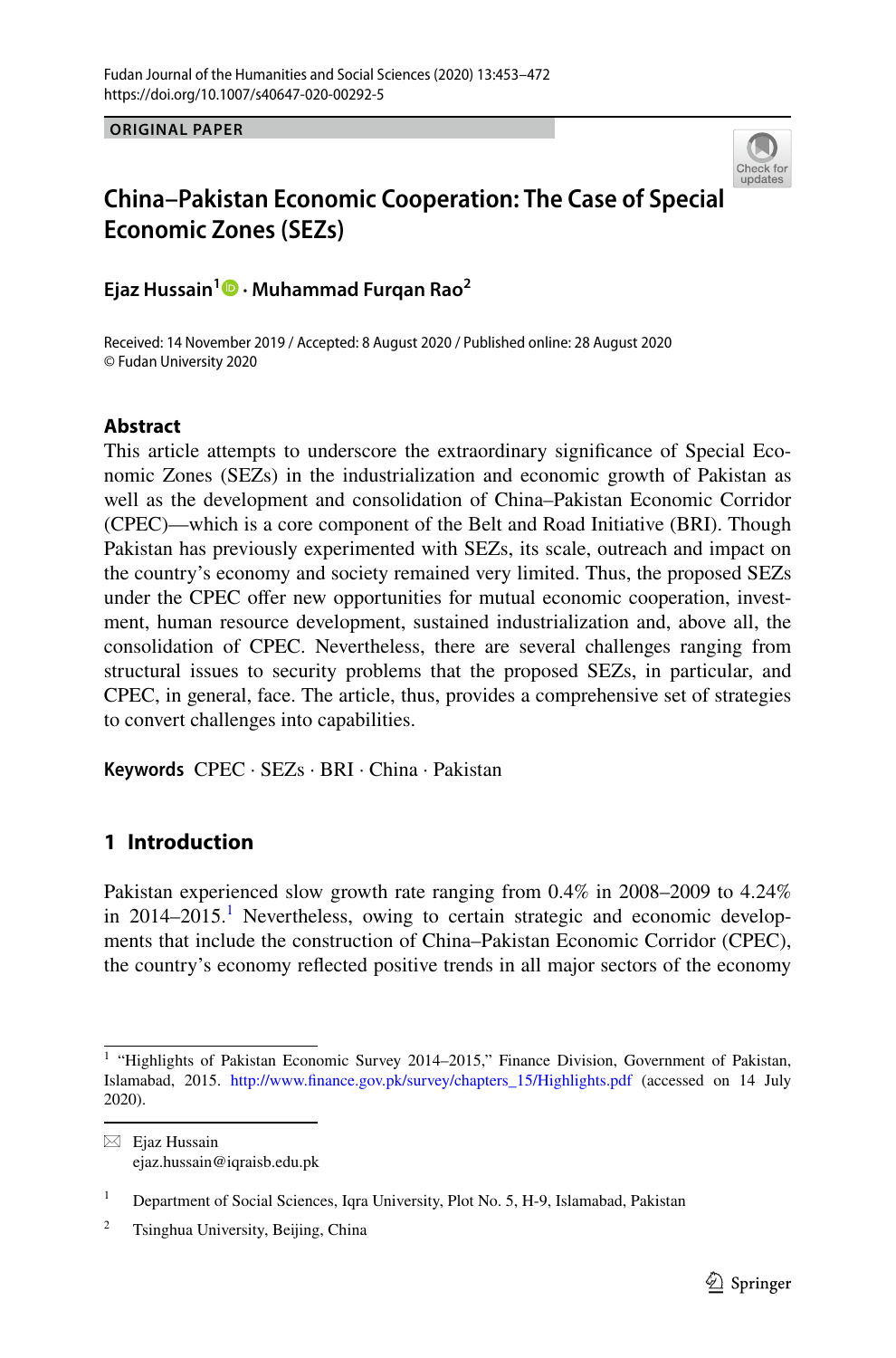during [2](#page-1-0)014–2018. Therefore, the GDP growth rate stood at 5.2% (revised) in 2018.<sup>2</sup> Though the global donors and ratings institutions are pinning hope on the country's economic potential to rise as a fast-growing and promising regional economy, Pakistan, due to prevailing structural constrains, is still struggling with its stated eco-nomic goals that include around 8% annual growth rate.<sup>[3](#page-1-1)</sup> In addition, during the first quarter of fscal year 2018–2019, the GDP growth rate has dropped from 5.2 percent to 3.8 percent.<sup>[4](#page-1-2)</sup> Importantly, owing to Covid-19, the country's GDP growth rate for 2020–2021 has been projected negatively.<sup>[5](#page-1-3)</sup>

In the wake of sustained economic growth regionally if not globally, it is pertinent for Pakistan to revisit its economic policy for the country possesses certain infrastructural, demographic and human resource potential that can play a pivotal role in shaping the socioeconomic profile of the country in an unprecedented manner. For instance, during the past four decades, Pakistan's manufacturing sector registered an average annual rate of around 7% despite a slowdown in recent years. This marks resilience of the Pakistani industries and entrepreneurs, which is very crucial for sustained economic growth.<sup>[6](#page-1-4)</sup>

In order to achieve the stated annual growth rate, realize full potential of its natural and human resources, improve upon its agriculture and manufacturing sector and, overall, rise as a stable regional economy, Pakistan has already taken certain concrete measures. In this respect, the launch in 2015, of the landmark project of coordination and cooperation between China and Pakistan, namely the China–Pakistan Economic Corridor (CPEC), has emerged as an icon for fast-tracked industrial development and dissemination. Thus, in the context of CPEC, Pakistan aims to establish fnancially vibrant, socially visible and potentially productive industries to initiate a new era of industrialization that includes high-end textiles, telecom, engineering, knowledge-based manufacturing, sea products and sophisticated storage facilities for fruits and vegetables, jointly or separately with Chinese companies to be based in Special Economic Zones (SEZs). "While embarking on the [new] phase of industrialization, Pakistan faces a number of issues that have so far restricted industries to realize their growth potential. These include, low investment, dispersal of industries across country, weak institutions, low quality human resources, shallow tooling skills owing to lack of depth in vocational expertise, lack of modern technol‑ ogy, high business cost, brain-drain, low quality hard and soft infrastructure, etc." argued Mahmood.<sup>[7](#page-1-5)</sup>

<span id="page-1-0"></span><sup>2</sup> Reuters, "Pakistan central bank sees 2019 GDP growth slowing to 3.5–4.0 percent,". March 25, 2019. [https://in.reuters.com/article/pakistan-economy/pakistan-central-bank-sees-2019-gdp-growth-slowing-to-](https://in.reuters.com/article/pakistan-economy/pakistan-central-bank-sees-2019-gdp-growth-slowing-to-35-40-percent-idINKCN1R61JE)[35-40-percent-idINKCN1R61JE](https://in.reuters.com/article/pakistan-economy/pakistan-central-bank-sees-2019-gdp-growth-slowing-to-35-40-percent-idINKCN1R61JE) (accessed on 14 April 2019).

<span id="page-1-1"></span><sup>3</sup> Government of Pakistan, *Pakistan Economic Survey, 2016-17* (Islamabad: Ministry of Finance, 2016). [http://www.fnance.gov.pk/survey\\_1617.html](http://www.finance.gov.pk/survey_1617.html) (accessed on 13 January 2018).

<span id="page-1-2"></span><sup>4</sup> Reuters, "Pakistan central bank sees 2019 GDP growth slowing to 3.5204.0 percent,".

<span id="page-1-3"></span><sup>5</sup> Mehtab Haider, "World Bank predicts Pakistan GDP growth at -0.2pc next fscal," The News, 10 June 2020. [https://www.thenews.com.pk/print/670543-world-bank-predicts-pakistan-dgp-growth-at-0-2pc](https://www.thenews.com.pk/print/670543-world-bank-predicts-pakistan-dgp-growth-at-0-2pc-next-fiscal)[next-fscal](https://www.thenews.com.pk/print/670543-world-bank-predicts-pakistan-dgp-growth-at-0-2pc-next-fiscal) (accessed on 15 July 2020).

<span id="page-1-4"></span><sup>6</sup> Ibid.

<span id="page-1-5"></span><sup>7</sup> Zafar Mahmood, "Opportunities and Challenges of Sino-Pak Industrial Cooperation and Industrial Zones Construction" (paper presented at the International Academic Seminar on Industrial Cooperation and Construction of Industrial Zones, CPEC, Peking University, Beijing, 2018).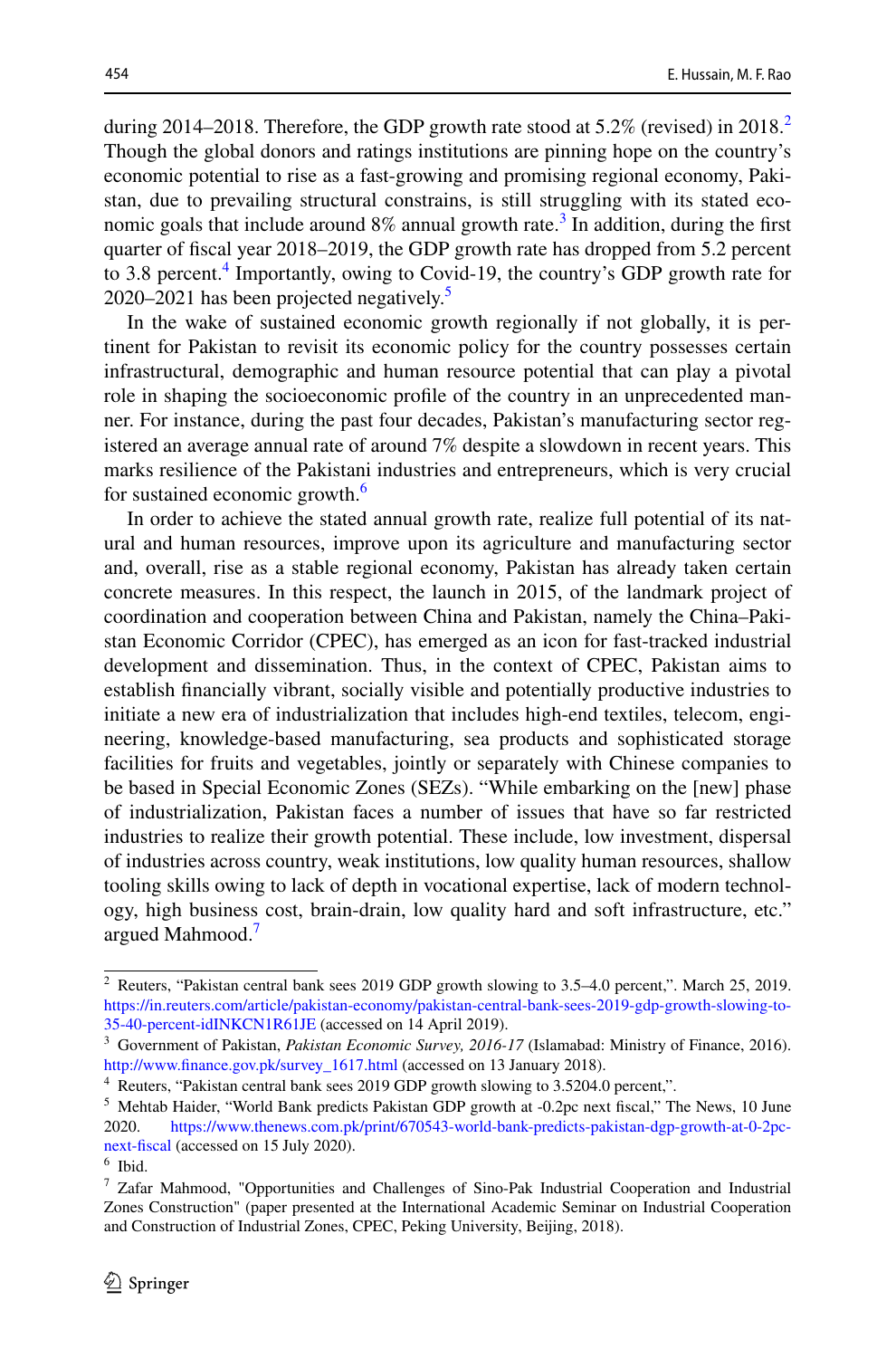Expectedly, the SEZs under CPEC offer lifetime opportunity for Pakistani companies to work in tandem with their Chinese counterparts for the development of export-oriented manufacturing industries, while striving to overcome the abovementioned issues with the assistance of reformed public sector institutions. The SEZs with new business models are likely to generate reasonable jobs, develop industrial and business infrastructures and establish domestic value chains connected regionally and extra-regionally. Thus, the Special Economic Zones are expected to provide much needed impetus to stimulate economic activities across the country.<sup>[8](#page-2-0)</sup>

Moreover, given the relatively successful record of China in constructing and run– ning several SEZs, Pakistan finds an opportunity to capitalize on the Chinese experiences and, importantly, investment, human resources and technology in establishing China-led industrial parks. In this new phase of industrialization under the frame– work of China–Pakistan Economic Corridor, Pakistan is expected to have a number of opportunities to capitalize on. Nevertheless, the country's leadership, both civil and the military, would also face multiple challenges at the policy and operational level. In order to turn CPEC into a success story for bilateral economic confdence and, overall, for the positive projection of the Belt and Road Initiative (BRI), the construction of Special Economic Zones, thus, assumes extraordinary signifcance.

In view of the foregoing, this article, therefore, is an attempt to underscore the overwhelming significance of Special Economic Zones for the expansion and consolidation of China–Pakistan Economic Corridor—which is a core component of the Belt and Road Initiative. In doing so, the article attempts to address the following questions: Did Pakistan ever venture in SEZs pre-CPEC? What are the nature, character, geographic scale and socioeconomic outreach of the proposed SEZs under CPEC? What type of challenges the proposed SEZs, especially the Rashakai Special Economic Zone—which is prioritized in terms of construction by the two govern– ments on April 29, 2019—face? Are there any solutions to the identified set of chal– lenges? This article, in the following sections, addresses these questions empirically. In this respect, qualitative method is employed, while data include both primary and secondary sources.<sup>[9](#page-2-1)</sup> Nonetheless, before so doing, it is prudent to review the major works on SEZs in order to draw cross-regional insights that would be useful for the identifcation of challenges and the formulation and implementation of strategies.

### **2 Literature Review**

Human beings, since antiquity, are instinctively inclined toward socialization which gradually generated a sense of commodity exchange. The structural transformation from the Paleolithic period to the Neolithic era marked the differentiated primacy of agrarian relations cross-regionally.<sup>10</sup> The early civilizations enriched human

<span id="page-2-0"></span><sup>8</sup> Ibid.

<span id="page-2-1"></span><sup>9</sup> Paul,Pennings, Hans Keman and Jan Kleinnijenhuis, *Doing Research in Political Science: An Introduction to Comparative Methods and Statistics,* 2nd edn. (London: Sage, 2006).

<span id="page-2-2"></span><sup>10</sup> Rondo Cameron, *A Concise Economic History of the World: From Paleolithic Times to the Present* (New York: Oxford University Press, 1993), 20–43.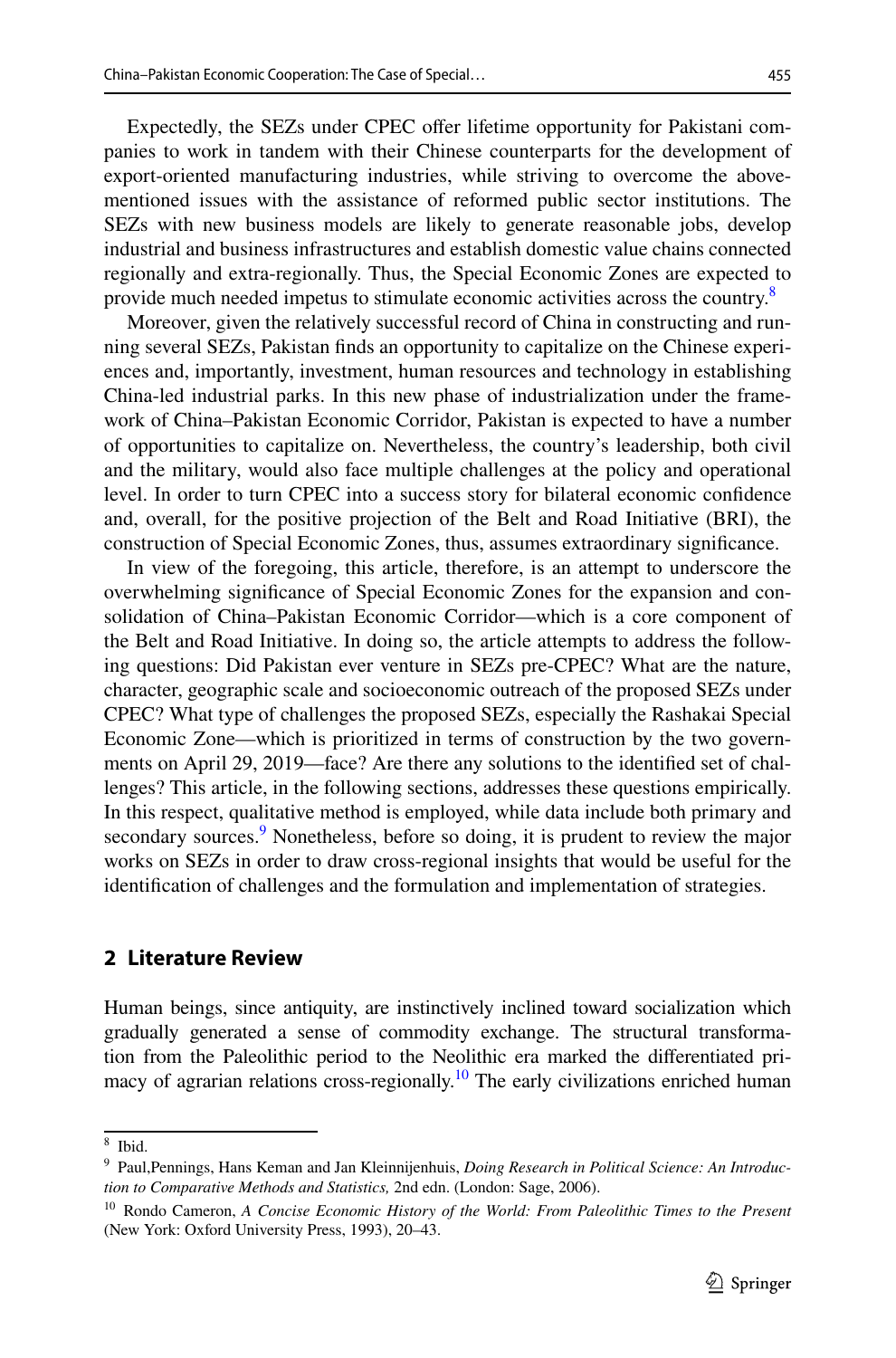organization culturally, artistically and intellectually. The advent of "common era" witnessed the feudalization of, for instance, the European society where the means of production—essentially agrarian in nature and character—were controlled by the higher echelon of the empire-state. In the middle medieval to the late medieval period in world economic history, the contribution of the non-Western world was remarkable in terms of proto-trade of, for example, silk, gunpowder and paper technology from  $China.<sup>11</sup>$  $China.<sup>11</sup>$  $China.<sup>11</sup>$ 

Thus, the antecedents of modern "industrialization" could be observed in the sustained exchange relations among the Ottoman empire, the Qing dynasty and various European dynasties. While the Asian empire-states could not pursue industrialization on account of strategic and political calculations, the Europeans, especially the British, took lead in setting up a variety of industrial units across the country in the thirteenth century onwards.<sup>12</sup> Such institutional changes, thus, brought forth structural transformation of the market relations from feudalism to capitalism. Moreover, it also had a bearing on the nature of political relations that, on account of the Euro– pean revolutions, i.e., 1688, culminated into the formation of the nation-state post-French revolution. Ironically, however, the modern nation-states of Europe and later North America adopted a contradictory approach by extracting raw material from the non-Western world in order to sustain industrialization at home. This process of structural exploitation ultimately resulted into colonialism of the Asian and African societies and markets from the nineteenth to the mid-twentieth century.<sup>[13](#page-3-2)</sup>

Nonetheless, the capitalist colonial hegemony was challenged by mostly social‑ ist forces during the First World War, i.e., the Russian Revolution (1917), onwards till the final phase of decolonization in the  $1960s$ .<sup>[14](#page-3-3)</sup> In the post-Second World War period, the United States emerged as the leader of the capitalist bloc, whereas the USSR and the People's Republic of China, as it emerged as a sovereign nation-state in 1949, represented the socialist model of governance and economy. It is in this context of the Cold War geoeconomics that the Western world, in order to expand its industrial production, invested innovatively in fnding new means for enhancing its manufacturing sector and broadening the export base. The British, again, took lead, in this respect, by establishing the frst modern export processing zone (EPZ) in Ireland in 1959.<sup>15</sup> The following decade witnessed the establishment of EPZs in Barcelona (Spain) and Puerto Rico (USA). In Asia, India became the frst country to conceptualize EPZ and, consequently, established its frst EPZ in Kandla (Gujarat) in  $1965.<sup>16</sup>$  $1965.<sup>16</sup>$  $1965.<sup>16</sup>$ 

<span id="page-3-0"></span><sup>&</sup>lt;sup>11</sup> R. J. Holton, *The Transition from Feudalism to Capitalism* (New York: St. Martin's Press, 1985), 11–28.

<span id="page-3-1"></span><sup>12</sup> Acemoglu Daron and James A. Robinson, *Why Nations Fail? The Origins of Power, Prosperity, and Poverty*. (London: Profle Books Limited, 2012), 182-212.

<span id="page-3-2"></span><sup>13</sup> Daron and Robinson *Why Nations Fail?,* 245-273.

<span id="page-3-3"></span><sup>14</sup> Dietmar Rethermed, *The Routledge Companion to Decolonization* (New York: Routledge, 2006), 1–4.

<span id="page-3-4"></span><sup>&</sup>lt;sup>15</sup> World Bank, "Export processing zones," Policy and Research Series Paper 20. (Washington, D.C.: The World Bank, 1992).

<span id="page-3-5"></span><sup>&</sup>lt;sup>16</sup> Arpita Mukherjee, et al., *Special Economic Zones in India: Issues, Status and Potential* (Singapore: Springer Nature, 2016), 2.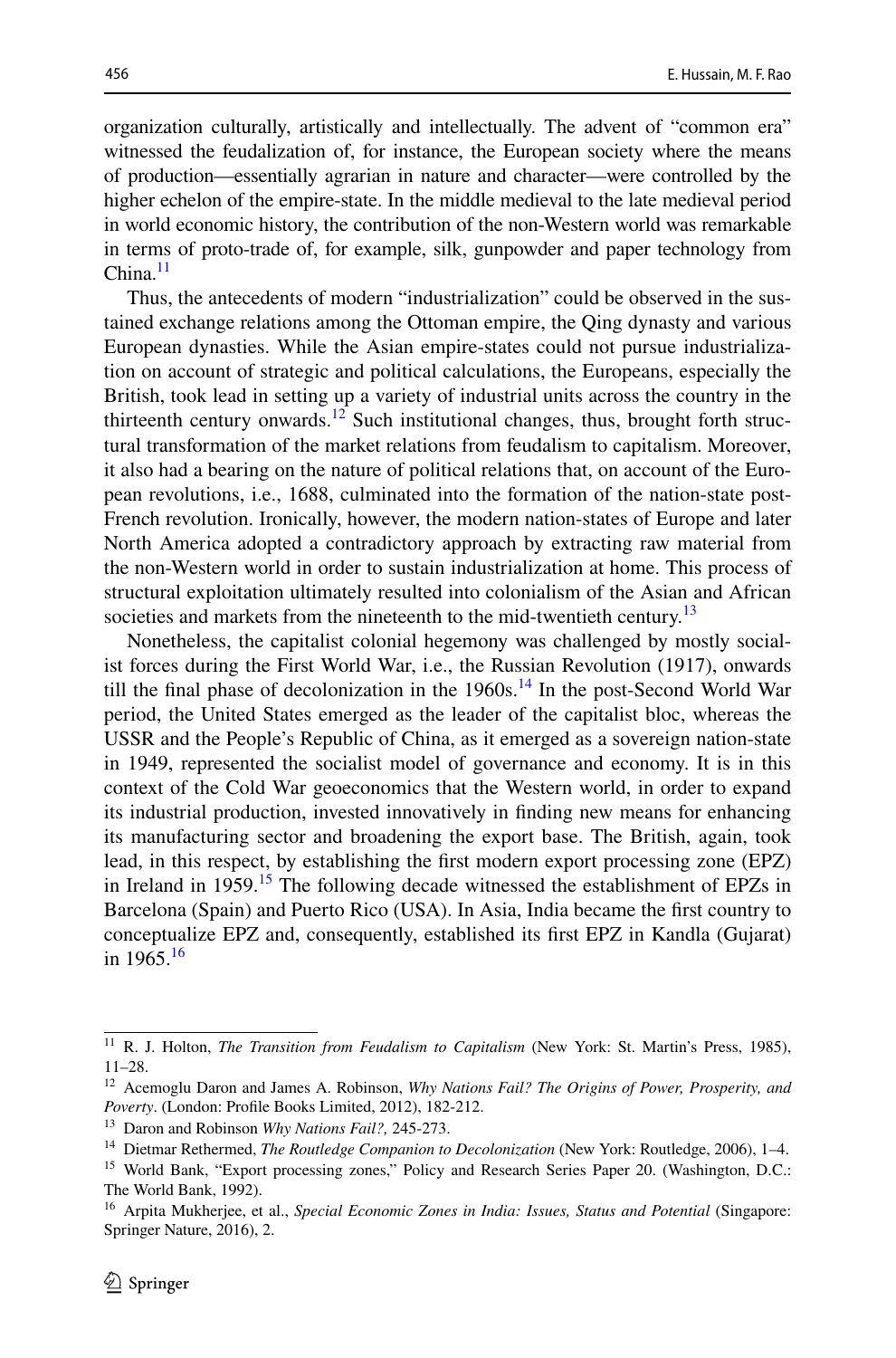[T]he development of free trade zones got a signifcant boost in the 1960s and 1970s because growing international specialization, global production reloca‑ tion by transnational corporations and an increasing orientation by host countries towards exports necessitated the development of special economic zones. In this respect, one of the most startling success stories of SEZs comes from China. The country adopted the free zone policy later than India and it only embraced the concept of SEZs in the late 1970s. The frst wave of SEZs was established in China in 1980. Since then, SEZs have become a spectacular suc-cess and have emerged as a major driver of growth and exports in China.<sup>[17](#page-4-0)</sup>

As the preceding indicate, China has, in the last forty years, emerged as the world's second largest economy. Importantly, it has lifted around 800 million people from abject poverty since 1979 as a result of its "reform and opening up" policy which underscored the importance of special industrial zones, particularly in the Shenzhen region, <sup>18</sup> to realize industrial growth.<sup>19</sup> Besides India and China, in Asia quite a number of developing countries such as Bangladesh—with currently high GDP growth rate after India in South Asia<sup>[20](#page-4-3)</sup>—the ASEAN nations and other "emerging countries" are accruing economic dividends from effective operationalization of  $SEZs$ <sup>21</sup>. In addition, Russia, in recent times, has also ventured in industrial "clusters" to diversify its industrial production and alleviate regional economic dis‑ parity in the wake of the 2008 global financial crisis.<sup>22</sup> The SEZs are also a fact of economic life in most of the Latin American countries. The following highlights it categorically:

The LA [Latin American] industrial park movement began in Brazil, Mexico, and the Dominican Republic in the 1960s and progressed throughout the remaining countries in the subsequent decades. A similar pattern was evident for technology intensive, science and research parks that began to emerge during the 1980s and 1990s and greatly proliferated throughout the 2000s. Despite the scale of interest in technology parks across Latin America, Brazil and Mexico, the two largest economies in the region, are leading in their implementation of parks. $^{23}$  $^{23}$  $^{23}$ 

<span id="page-4-0"></span> $17$  Ibid.

<span id="page-4-1"></span><sup>18</sup> Malini L. Tantri, "Trajectories of China's Integration with the World Economy through SEZs: A Study of Shenzhen SEZ," *China Report* 49, no. 2 (2013): 227–250.

<span id="page-4-2"></span><sup>19</sup> Graham Allison, "Beijing's anti-poverty drive has lessons for all," *The Telegraphy*, 28 August 2018. <https://www.telegraph.co.uk/china-watch/society/decreasing-chinas-poverty/>(accessed on 7 May 2019).

<span id="page-4-3"></span> $20$  Nazmul Ahasan, "Bangladesh to become world 3rd fastest growing economy in world in 2019," *Dhaka Tribune,* 22 January 2019. [https://www.dhakatribune.com/business/2019/01/22/bangladesh-to](https://www.dhakatribune.com/business/2019/01/22/bangladesh-to-become-3rd-fastest-growing-economy-in-world-in-2019)[become-3rd-fastest-growing-economy-in-world-in-2019](https://www.dhakatribune.com/business/2019/01/22/bangladesh-to-become-3rd-fastest-growing-economy-in-world-in-2019) (accessed on 3 May 2019).

<span id="page-4-4"></span><sup>&</sup>lt;sup>21</sup> Susanne A. Frick, et al., "Toward Economically Dynamic Special Economic Zones in Emerging Countries," *Economic Geography*. <https://doi.org/10.1080/00130095.2018.1467732>(accessed on 2 May 2019).

<span id="page-4-5"></span><sup>22</sup> Nataliya Klimova, et al., *Innovation in Clusters: Understanding Universities, Special Economic Zones, and Modeling* (Switzerland: Springer Nature, 2016), 45–87.

<span id="page-4-6"></span><sup>23</sup> Andrés Rodríguez-Pose Daniel Hardy, *Technology and Industrial Parks in Emerging Countries: Panacea or Pipedream?* (London: Springer Mature, 2014), 31-45.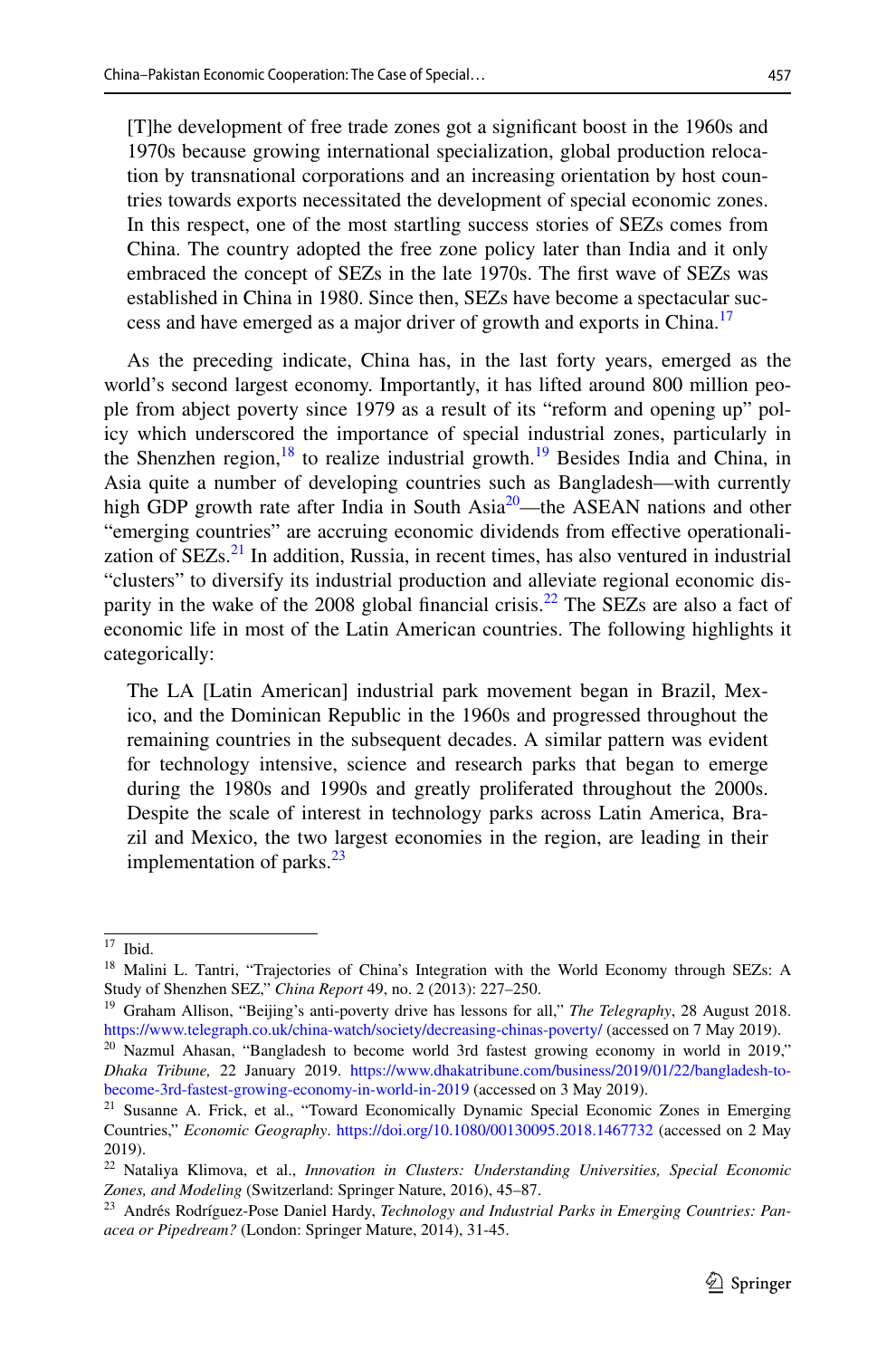Last but not least, the African countries—in order to achieve economic growth through promotion of their exports—are also engaged, in certain cases with the Chi‑ nese collaboration, in the construction of special economic zones.<sup>[24](#page-5-0)</sup> The popularity of SEZs has, thus, increased in last two decades. For example, there were around 176 SEZs in 47 countries in 1986, whereas, as per the International Labor Office's estimation in 2006, the number stood at  $35,00$  in 130 countries in  $2006<sup>25</sup>$  In addition, based on various studies, the Word Bank, in 2017, put the number of SEZs approximately at  $43,00$ , globally.<sup>26</sup> According to a study published, in 2019, by the United Nations Conference on Trade and Development (UNCTAD) "there are nearly 5400 SEZs today, more than 1000 of which were established in the last fve years. At least 500 more zones (approximately 10 per cent of the current total) have been announced and are expected to open in the coming years." $27$ 

As far as Pakistan is concerned, in the pre-CPEC period (pre-2013), it had already experimented in export processing zones and, importantly, the country hosted certain number of SEZs at various locations. This is further discussed in the following section.

### **3 Pakistan's Past Experimentation with SEZs**

Historically, almost every district of Pakistan had an SEZ with proper infrastruc‑ ture and various incentives for local and international investors (see Table [1](#page-7-0)). For example, Punjab, the population-wise largest province, hosts around twenty SEZs, whereas Sindh, Balochistan and Khyber-Pakhtunkhwa (KP) carry thirty, seven and twelve SEZs, respectively. Out of the above-mentioned, certain such zones were successful in terms of established industry and generation of employment and capital; there are failed cases, too. The failure of such industrial parks can be ascribed to their remoteness from the major urban and industrial areas. For example, the Rashakai Economic Zone is located some 70 km away from Peshawar—which is the provincial capital of KP and major urban hub from a commercial perspective. Similarly, Khairpur Economic Zone is established some 30 km away from Khairpur city.

Moreover, certain major cities of Pakistan also host certain industrial clusters (small industrial units which are not part of an SEZ) because of their added strength in skilled workforce, availability of raw material, supporting institutions and strong

<span id="page-5-0"></span><sup>24</sup> Thomas Farole and Gokhan Akinci, ed., *Special Economic Zones: Progress, Emerging Challenges, and Future Directions* (Washington: The World Bank, 2011), 69–96.

<span id="page-5-1"></span><sup>&</sup>lt;sup>25</sup> Jean-Pierre Singa Boyenge, "ILO database on export processing zones (Revised)," (Geneva: International Labor Organization (2007). [http://www.ilo.org/public/libdoc/ilo/2007/107B09\\_80\\_engl.pdf](http://www.ilo.org/public/libdoc/ilo/2007/107B09_80_engl.pdf) (accessed on 6 May 2019).

<span id="page-5-2"></span><sup>&</sup>lt;sup>26</sup> The World Bank, "Special Economic Zones: An Operational Review of Their Impacts," (Washington, D.C.: The World Bank, 2017), 9.

<span id="page-5-3"></span><sup>&</sup>lt;sup>27</sup> "Special Economic Zones," United Nations Conference on Trade and Development (UNCTAD), 2019. [https://unctad.org/en/PublicationChapters/WIR2019\\_CH4.pdf](https://unctad.org/en/PublicationChapters/WIR2019_CH4.pdf) (accessed on 15 July 2020).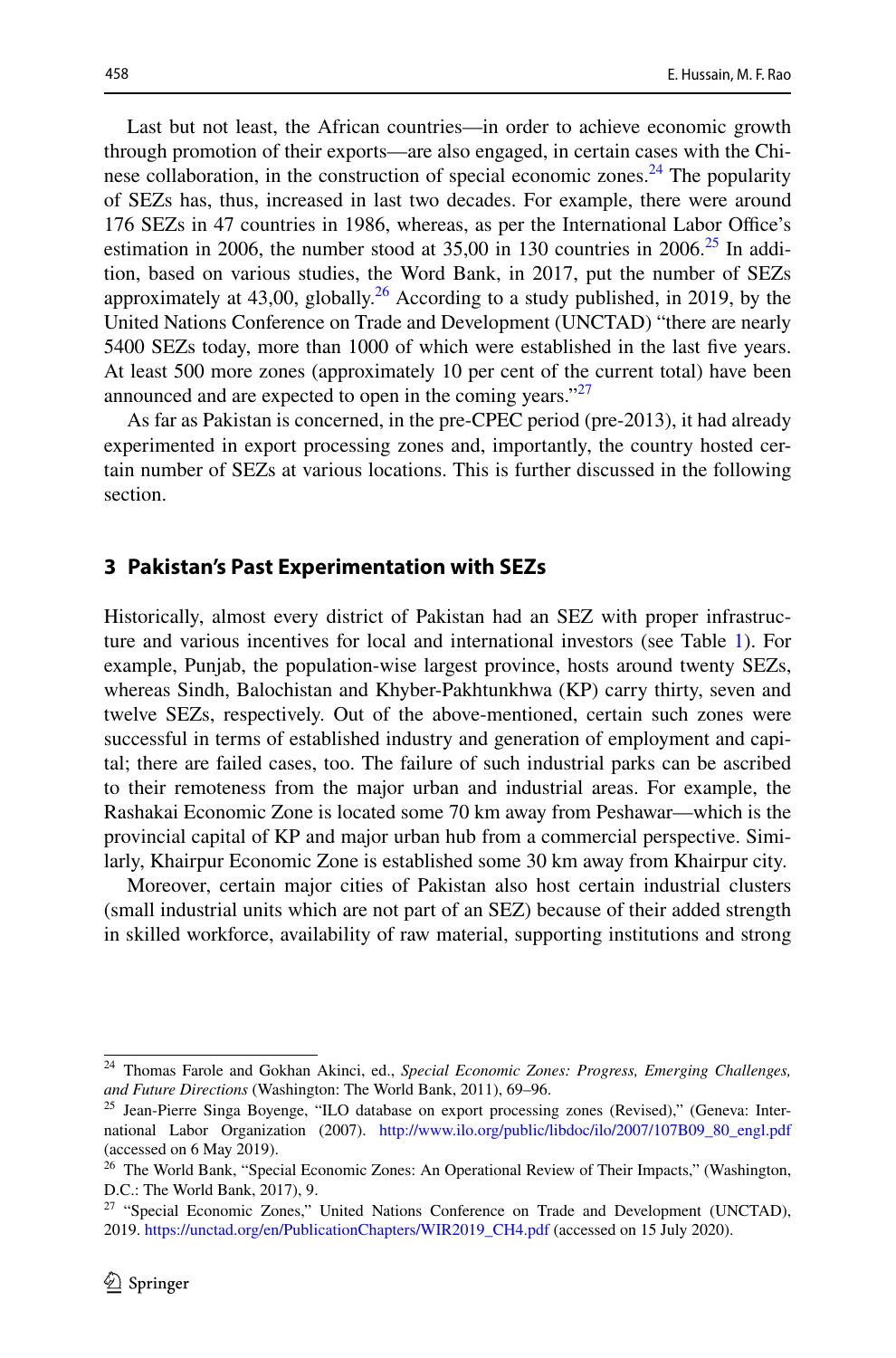459

historical linkages with the local and global supply chains. For instance, such clusters include sports and surgical clusters in Sialkot, textiles cluster in Faisalabad, fan cluster in Gujarat and engineering cluster in Gujranwala—all these cities are located at considerable distance in Punjab. In addition, there are certain industrial parks (specialized industrial units which formally are not part of an SEZ) in Pakistan which include Rachna Industrial Park (Lahore), Marble City (Lahore) and Textile City (Port Qasim, Karachi). The distance between Lahore and Karachi is around 1200 km. Some of the newly established industrial estates consist of Value Addition City (Sheikhupura–Faisalabad Expressway), M-3 Industrial City (Faisalabad) and Quaid-i-Azam Apparel Park (M-2 Lahore).<sup>[28](#page-6-0)</sup>

# **4 Proposed Special Economic Zones under CPEC**

China and Pakistan signed the Memorandum of Understanding (MoU) in 2013 that served as the cornerstone of the China–Pakistan Economic Corridor. The 2015 visit of Pakistan by the Chinese President Xi Jinping formalized CPEC in terms of allo‑ cation of 46 billion US\$.<sup>29</sup> By the end of 2017, the sum total of loans and investment under CPEC has crossed 60 billion US\$. Significantly, the early harvest projects under CPEC have already been operationalized and scores of projects in port, energy, railways, roads, etc., are currently underway.<sup>[30](#page-6-2)</sup>

To consolidate CPEC and enhance bilateral economic cooperation, the Chinese and Pakistani governments concluded, in the sixth Joint Cooperation Committee (JCC) held in December 2016, to establish Special Economic Zones.<sup>31</sup> The total number of such SEZs varied from initially over hundred to gradually reduced to forty-six.<sup>32</sup> However, later, the Pakistani authorities, in particular, the Ministry of Planning, Development & Reform and the Board of Investment (that works under the Prime Minister Secretariat) proposed the construction of nine industrial zones in diferent parts of Pakistan. Its outline is given in Table [2.](#page-8-0)

As the table above suggests, the Special Economic Zones are considered the main pillars of China–Pakistan Economic Corridor as well as the economic growth of the two countries. To speed up the construction process of the proposed SEZs, initially four prioritized zones under CPEC were short-listed for bilateral industrial cooperation: ICT Model Industrial Zone (Islamabad), Allama Iqbal Industrial City (Punjab),

<span id="page-6-0"></span><sup>&</sup>lt;sup>28</sup> Mahmood, "Opportunities and Challenges of Sino-Pak Industrial Cooperation and Industrial Zones Construction".

<span id="page-6-1"></span><sup>29</sup> Ejaz Hussain, "China–Pakistan Economic Corridor: Will It Sustain Itself?," *Fudan Journal of the Humanities and Social Sciences* 10, no. 2 (2017): 145–59.

<span id="page-6-2"></span><sup>30</sup> Liang Tong, "Cpec Industrial Zones and China–Pakistan Capacity Cooperation," *Strategic Studies* 35 (2015): 174–184.

<span id="page-6-3"></span><sup>31</sup> "6th JCC on CPEC held in Beijing," *China Daily*, 30 December 2016. [http://www.chinadaily.com.cn/](http://www.chinadaily.com.cn/world/2016-12/30/content_27820740.htm) [world/2016-12/30/content\\_27820740.htm](http://www.chinadaily.com.cn/world/2016-12/30/content_27820740.htm) (accessed on 22 April 2019).

<span id="page-6-4"></span><sup>&</sup>lt;sup>32</sup> Iftikhar Ahmad and Zhou Taidong, "Special Economic Zones in Pakistan: Promises and Perils," Pakistan Institute of Development Economics (PIDE), Islamabad, 2020. [https://www.pide.org.pk/Research/](https://www.pide.org.pk/Research/Research-Report-Special-Economic-Zones-in-Pakistan-Promises-and-Perils.pdf) [Research-Report-Special-Economic-Zones-in-Pakistan-Promises-and-Perils.pdf](https://www.pide.org.pk/Research/Research-Report-Special-Economic-Zones-in-Pakistan-Promises-and-Perils.pdf) (accessed on 15 July 2020).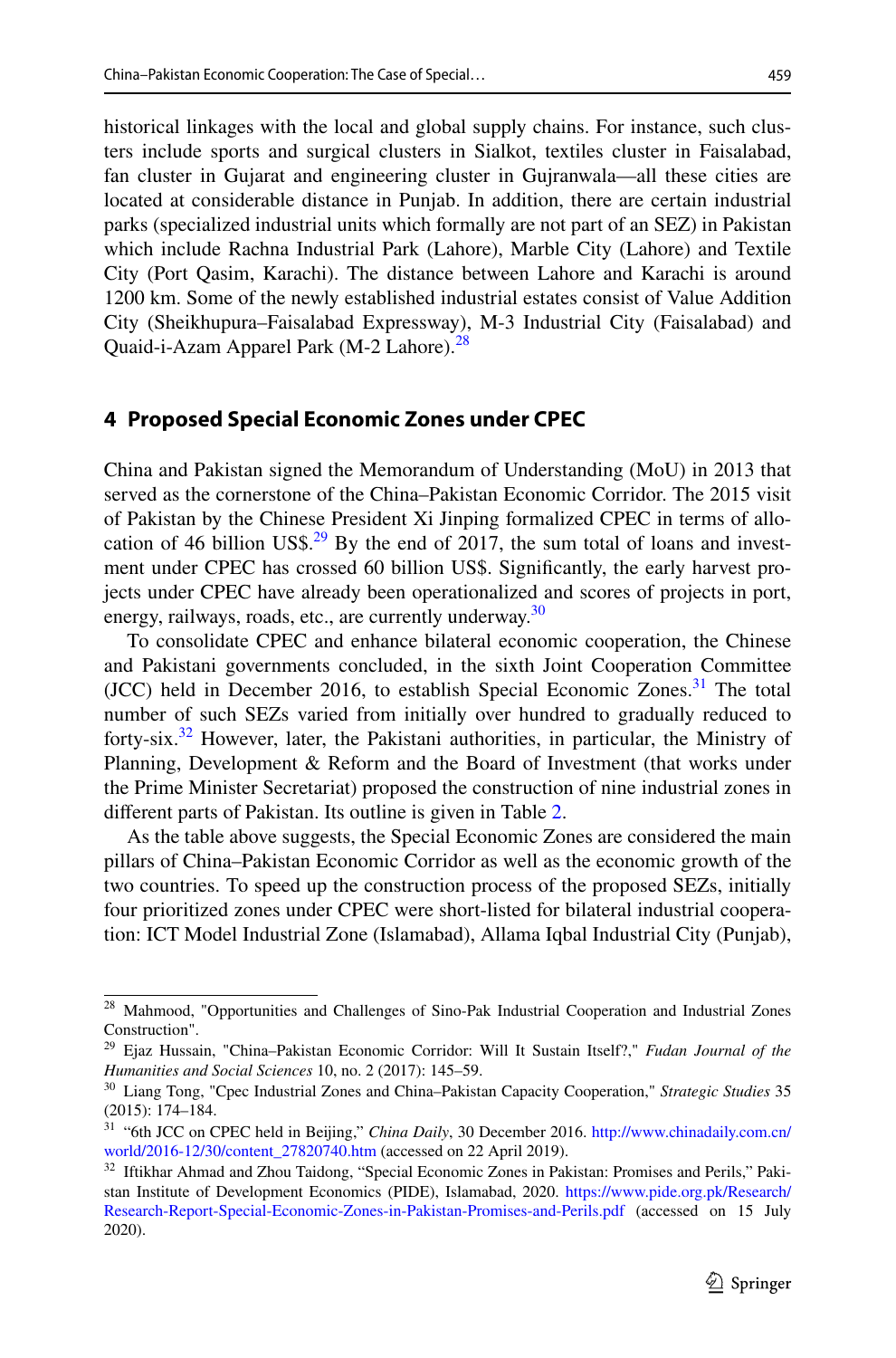| No.            | Type                                   | Location            |
|----------------|----------------------------------------|---------------------|
| $\mathbf{1}$   | Karachi Export Processing Zone         | Karachi (Sindh)     |
| 2              | <b>Risalpur Export Processing Zone</b> | Risalpur (KP)       |
| 3              | Sialkot Export Processing Zone         | Sialkot (Punjab)    |
| $\overline{4}$ | Guiranwala Export Processing Zone      | Gujranwala (Punjab) |
| 5              | Khairpur Special Economic Zone         | Khairpur (Sindh)    |
| 6              | Rashkai Economic Zone                  | Rashakai (KP)       |
| 7              | Gadoon Economic Zone                   | Swabi (KP)          |
| 8              | Hattar Economic Zone                   | Haripur (KP)        |

<span id="page-7-0"></span>**Table 1** Existing SEZs in Pakistan

Data gathered by the author from multiple sources

Rashakai Economic Zone (KP) and Dhabeji (Sindh). $33$  Most recently, however, Pakistan's Prime Minister Imran Khan—during the course of participation in China's Second Belt & Road Forum (BRF) of the BRI—has signed various agreements with his Chinese counterparts. Importantly, one of the agreements was related to the construction of Rashakai Economic Zone as a topmost priority.<sup>34</sup> Importantly, as per official updates, groundbreaking of Rashakai Economic Zone is expected in 2020.<sup>35</sup> The feasibility work on remaining SEZs is underway in accordance with the second phase of CPEC. $36$  The proposed SEZs offer multiple opportunities to both the Chinese and Pakistani government, frms and people. The following section of the article discusses it in detail.

# **5 Opportunities Ofered**

Pakistan requires a developed industrial sector to lay a solid foundation for its eco– nomic recovery and revival; the Special Economic Zones are supposed to provide a wide range of opportunities to sustain enhanced industrialization. Through indus– trial zone production and export hubs of high-quality manufactured goods, Pakistan

<span id="page-7-1"></span><sup>&</sup>lt;sup>33</sup> Parvez Jabri, "Special Economic Zone to establish on priority: BOI," *Business Recorder*, 25 February 2019. [https://www.brecorder.com/2019/02/25/476936/special-economic-zone-to-establish-on-prior](https://www.brecorder.com/2019/02/25/476936/special-economic-zone-to-establish-on-priority-boi/) [ity-boi/](https://www.brecorder.com/2019/02/25/476936/special-economic-zone-to-establish-on-priority-boi/) (accessed on 22 April 2019).

<span id="page-7-2"></span><sup>34</sup> CPEC, "Various agreements signed as PM Imran concludes his visit to China," China–Pakistan Economic Corridor (Islamabad: Ministry of Planning, Development and Reform, 2019). [http://www.](http://www.cpecinfo.com/news/various-agreements-signed-as-pm-imran-concludes-his-visit-to-china/NzAyNg%3d%3d) [cpecinfo.com/news/various-agreements-signed-as-pm-imran-concludes-his-visit-to-china/NzAyNg==](http://www.cpecinfo.com/news/various-agreements-signed-as-pm-imran-concludes-his-visit-to-china/NzAyNg%3d%3d) (accessed on 8 May 2019).

<span id="page-7-3"></span><sup>35</sup> "Rashakai Economic Zone, M-1, Nowshera," CPEC Authority, Islamabad, 2020. [http://cpec.gov.pk/](http://cpec.gov.pk/introduction/1) [introduction/1](http://cpec.gov.pk/introduction/1) (accessed on 16 July 2020).

<span id="page-7-4"></span><sup>36</sup> "Special Economic Zones to be built in second phase of CPEC," *Express Tribune*, 6 January 2020. <https://tribune.com.pk/story/2130974/1-special-economic-zones-built-second-phase-cpec/>(accessed on 12 February 2020); see also "CPEC Projects Progress Update," CPEC Authority, Islamabad, 2020. [http://](http://cpec.gov.pk/progress-update) [cpec.gov.pk/progress-update](http://cpec.gov.pk/progress-update) (accessed on 16 July 2020).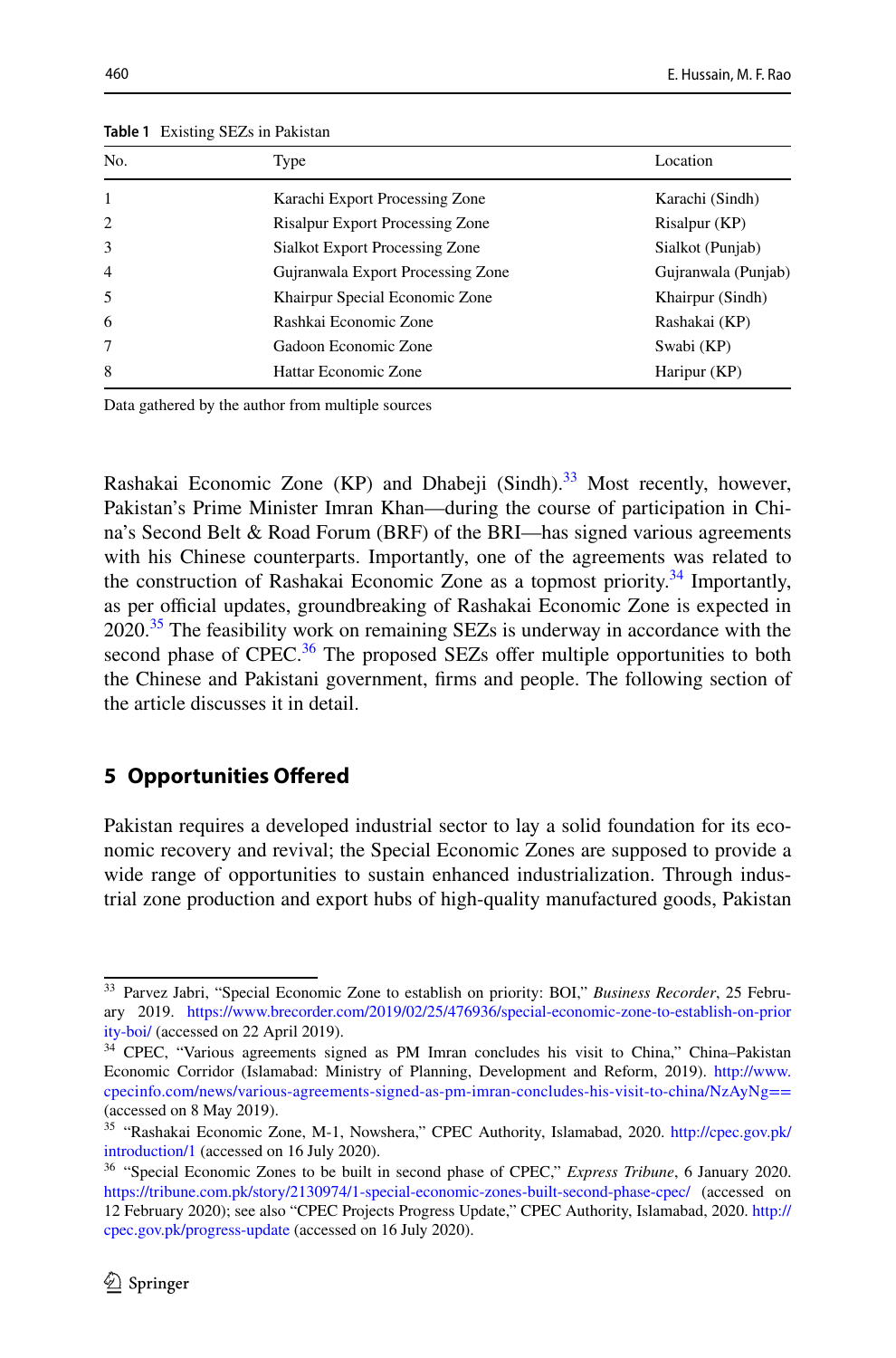| No.          | Type                                         | Location                          |
|--------------|----------------------------------------------|-----------------------------------|
| $\mathbf{1}$ | Rashakai Economic Zone                       | Nowshera (KP)                     |
| 2            | China Special Economic Zone                  | Dhabeji (Sindh)                   |
| 3            | Bostan Industrial Zone                       | Quetta (Balochistan)              |
| 4            | Allama Iqbal Industrial City                 | Faisalabad (Punjab)               |
| 5            | <b>ICT Model Industrial Zone</b>             | Islamabad                         |
| 6            | Industrial Park on Pakistan Steel Mills Land | Port Oasim (Federal Government)   |
| 7            | Special Economic Zone                        | Mirpur (Azad Kashmir)             |
| 8            | Mohmand Marble City                          | Mohmand Agency (ex-FATA)          |
| 9            | Moqpondass Special Economic Zone             | Gilgit-Baltistan (Northern Areas) |

<span id="page-8-0"></span>**Table 2** Proposed SEZs under CPEC

Government of Pakistan, "CPEC Special Economic Zones (SEZs)," (Islamabad: Ministry of Planning, Development & Reform, 2018). <http://cpec.gov.pk/special-economic-zones-projects> (accessed on January 9, 2018)

is likely to be favorably positioned in the regional and international market. Whereas CPEC is expected to enhance investment and infrastructure in Pakistan and the western part of China, the construction and optimization of the proposed SEZs are likely to boost up industrial growth and economic activity not only within Pakistan but also between China and Pakistan. The following opportunities are expected to come with the establishment of the SEZs.

To begin with, the proposed Special Economic Zones are expected to work as a strong economic incentive for Pakistani authorities to introduce reforms in order to improve upon domestic business environment, governing behavior, productive capacity, export base and enhance commercial attractiveness for further foreign investments. Furthermore, industrialization with a new face is likely to create jobs for the country's large but underemployed population. The intended industrial activity under SEZs in general and CPEC in particular would expectedly generate employment for the growing educated workforce. In addition, capacity-building eforts through vocational and technical training would also help local workforce to catch up in quality skills. $37$ 

Secondly, the SEZs offer an opportunity to attract Pakistani diaspora with their skills and knowledge along with their accumulated capital for more profitable prospects in the country. The SEZs can enable frms to agglomerate and get benefts of external economies and will thus provide opportunity to put domestic industries on a higher path of the learning curve. Thirdly, trade generation opportunities are likely to induce both the states improve and strengthen bilateral trade regime. Moreover, within SEZs, Pakistani companies either competing or complementing Chinese companies would learn latest business and trade techniques from their Chinese

<span id="page-8-1"></span><sup>37</sup> Muhammad Ali Saeed, "Growth of Services Sector in Pakistan: Opportunities for the Private Sector" (paper presented at the International Academic Seminar on Industrial Cooperation and Construction of Industrial Zones, CPEC, Peking University, Beijing, 2018).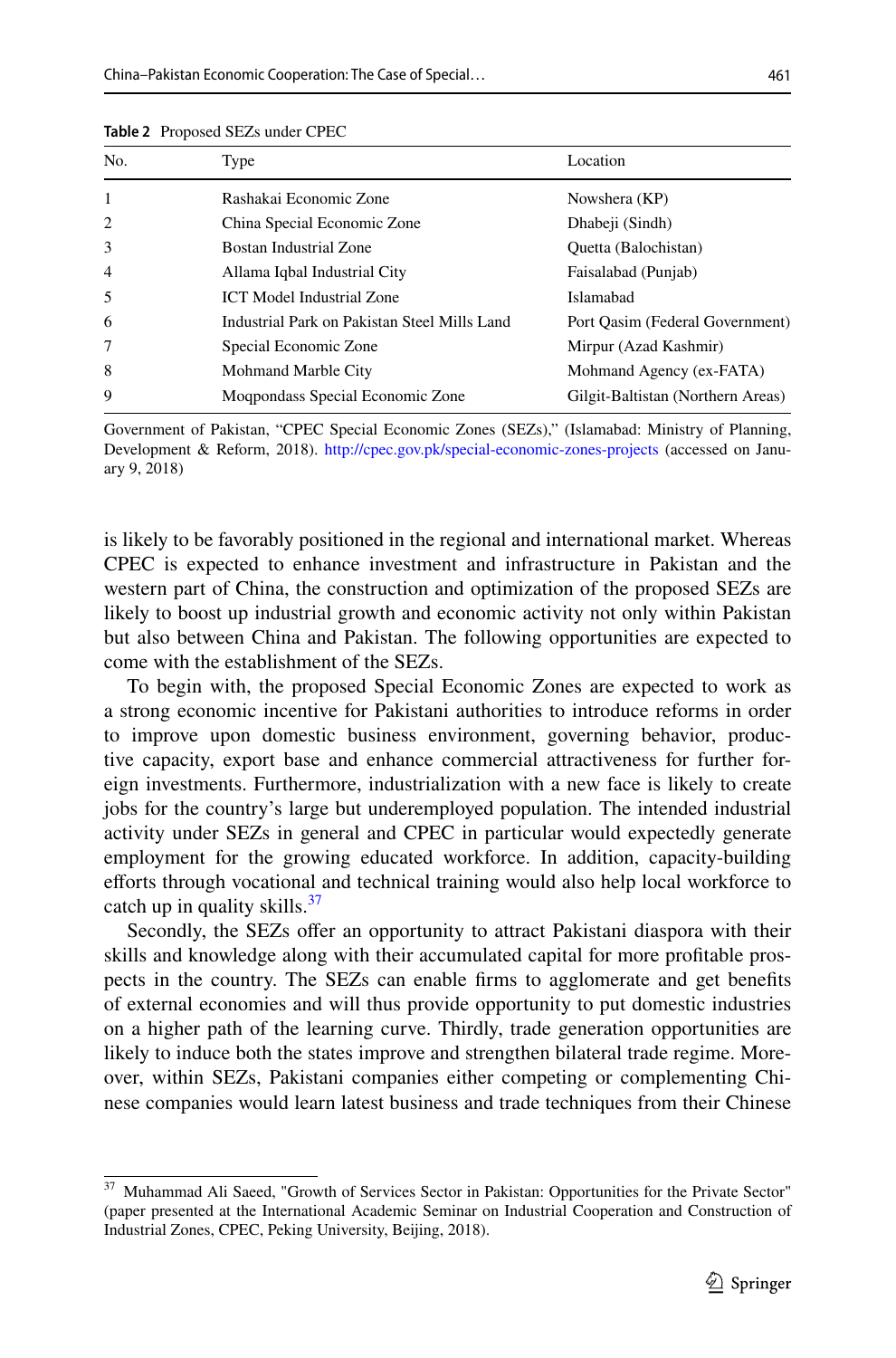counterparts. In addition, the global frms that are overwhelmingly organizing their production and trade in increasingly complex global value and supply chains—and are, thus, looking for the least costly locations—Special Economic Zones can pro– vide a platform to reap the benefts of such opportunities that are literally ignored by the Pakistani authorities.<sup>[38](#page-9-0)</sup>

Fourthly, the agreed upon SEZs offer an opportunity to strengthen technology cooperation between Chinese and Pakistani companies. Moreover, the SEZs provide with opportunity to manage labor pooling, thus cutting down search cost and reducing unemployment of skilled labor. Besides, while working within a SEZ, there could be a strong possibility of nourishing innovative ideas that can be disseminated across companies and corporations. Lastly, the proposed SEZs, which would be operationalized in the second phase of China–Pakistan Economic Corridor (2020–2025), carry the potential to establish linkages with the huge Chinese market; and the Chinese SEZs, in this respect, may create a strong and sustainable business integration through trade and investment. Nonetheless, these potential set of opportunities is prone to multiple challenges which are indicated in the following section.

# **6 Challenges**

Indubitably, China–Pakistan Economic Corridor is a well-thought-out long-term project aiming at bilateral trade and commercial cooperation.<sup>[39](#page-9-1)</sup> Though the CPEC is at its initial phase, some of its early harvest projects have already been completed and the second phase kick-started in  $2020<sup>40</sup>$  However, there are voices from within, if not outside, Pakistan that approached the Corridor extremely critically. Regardless, the Pakistani government held its ground and the project is now entering into its next phase where Special Economic Zones are supposed to act as an economic pillar of CPEC. However, the construction and function of the SEZs are likely to face a set of challenges, which are categorized, in the following, as structural, political and security challenges.

#### **6.1 Structural Challenges**

One of the major structural challenges pertains to the location of a Special Eco– nomic Zone. As will be discussed in the next section, politics, at all level, does influence public policy in Pakistan. Therefore, each of the four provincial governments, the local and provincial political parties and regional stakeholders difer over the

<span id="page-9-0"></span><sup>&</sup>lt;sup>38</sup> "Pakistan, China jointly working for establishment of special economic zones," The Nation, 7 January, 2018. [https://nation.com.pk/07-Jan-2018/pakistan-china-jointly-working-for-establishment-of-speci](https://nation.com.pk/07-Jan-2018/pakistan-china-jointly-working-for-establishment-of-special-industrial-zones) [al-industrial-zones](https://nation.com.pk/07-Jan-2018/pakistan-china-jointly-working-for-establishment-of-special-industrial-zones) (accessed on 23 April 2019).

<span id="page-9-1"></span><sup>&</sup>lt;sup>39</sup> Government of Pakistan, "Long Term Plan for China–Pakistan Economic Corridor (2017–2030)," (Islamabad: Ministry of Planning, Development and Reform, 2017). [http://cpec.gov.pk/brain/public/](http://cpec.gov.pk/brain/public/uploads/documents/CPEC-LTP.pdf) [uploads/documents/CPEC-LTP.pdf](http://cpec.gov.pk/brain/public/uploads/documents/CPEC-LTP.pdf) (accessed on 23 April 2019).

<span id="page-9-2"></span><sup>40</sup> CPEC, "CPEC Projects progress Update," (Islamabad: Ministry of Planning, Development and Reform, 2019). <http://cpec.gov.pk/progress-update> (accessed 23 April 2019).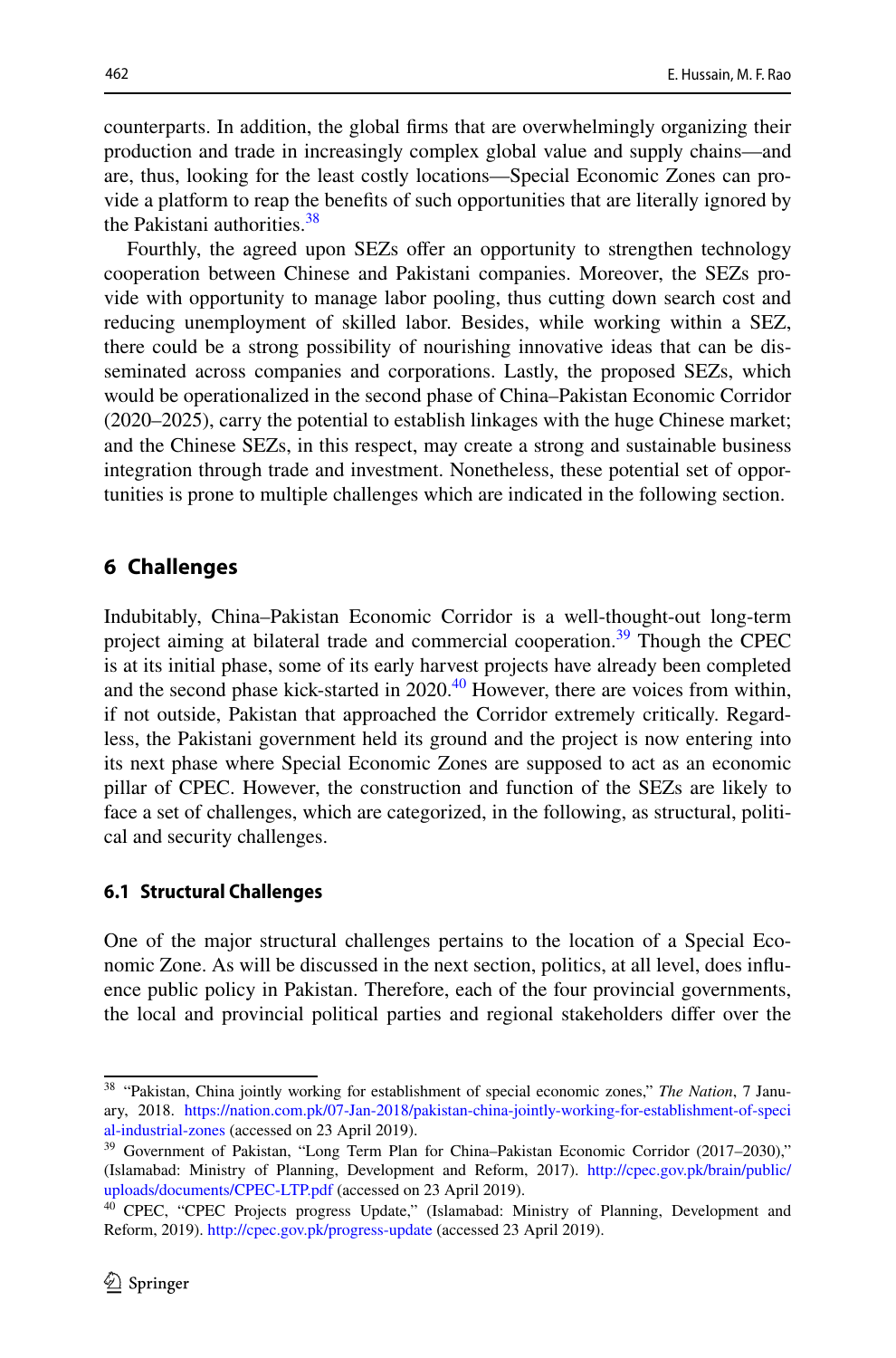site of a SEZ and present(ed) a respective province and/or region such as Gilgit-Bal– tistan as a perfect natural location—which might not be the case in pure economic terms. Moreover, Pakistan's human resources are not attuned to the proposed SEZ requirements. Neither they are profcient enough to operate Chinese technological tools and machines. This will be a major challenge for the government to fully benefit from employment opportunity offered by the  $SEZs$ .<sup>[41](#page-10-0)</sup>

Access to fnance could be termed as equally important impediment for the growth of industries. Such a problem doubles in magnitude with reduction in size of a frm. Pakistani governmental bodies generally lack experience and knowledge in SEZs management, i.e., doing business with foreign investors. It may seriously hinder the implementation capacity of the government institutions. Therefore, the challenge posed is to develop requisite capacity of public sector institutions.

Furthermore, the creation of environment for fast and efective dissemination of technology is necessary. Ensuring adequate number and size of allied and supplier frms and locating them in SEZs to draw benefts of external economies will be a major challenge, too. Similarly, local connectivity, inter-zonal liaison and provision of utilities would be a structural impediment to be taken care of. Besides, the incidence of financial corruption is a serious challenge in so far as transparency of vari ous CPEC projects is concerned.<sup>[42](#page-10-1)</sup>

By and large, structural challenges point to consistency in economic policies, avoidance of sudden policy reversal, transparency in decision-making, eradication of corruption and expansion of fnancial markets to provide enough fnance to indus‑ tries, availability of qualifed manpower through vocational training and conducive business environment including efective property rights protection and fair and speedy dispute resolution mechanism.<sup>[43](#page-10-2)</sup>

#### **6.2 Political Challenges**

One of the main political challenges relates to due share in CPEC and the SEZs on the behalf of provincial governments, regional and local stakeholders. In 2015, when the Chinese President Xi Jinping formally launched CPEC, the Khyber-Pakh– tunkhwa and Balochistan government and the regional political parties difered, for example, over "CPEC routes." The so-called route controversy  $44$  was blamed on the Punjab (and the federal) government which were held partisan by the opposition political parties such as Pakistan Tehreek-e-Insaf (PTI) and Pakistan People's Party (PPP). Importantly, political parties based in non-Punjab provinces, especially Balochistan that hosts Gwadar Port, raised questions on the feasibility, outreach,

<span id="page-10-0"></span><sup>41</sup> Lu Shulin, "Signifcance and Relevant Issues of Industrial Zones Construction under Cpec" (paper presented at the International Academic Seminar on Industrial Cooperation and Construction of Industrial Zones, CPEC, Peking University, Beijing, 2018).

<span id="page-10-1"></span><sup>42</sup> "CPEC transparency," *Dawn*, 17 March 2019. <https://www.dawn.com/news/1470126>(accessed on 12 February 2020).

<span id="page-10-2"></span><sup>&</sup>lt;sup>43</sup> Mahmood, "Opportunities and Challenges of Sino-Pak Industrial Cooperation and Industrial Zones Construction".

<span id="page-10-3"></span><sup>44</sup> Ejaz Hussain, "China–Pakistan Economic Corridor: Will It Sustain Itself?,".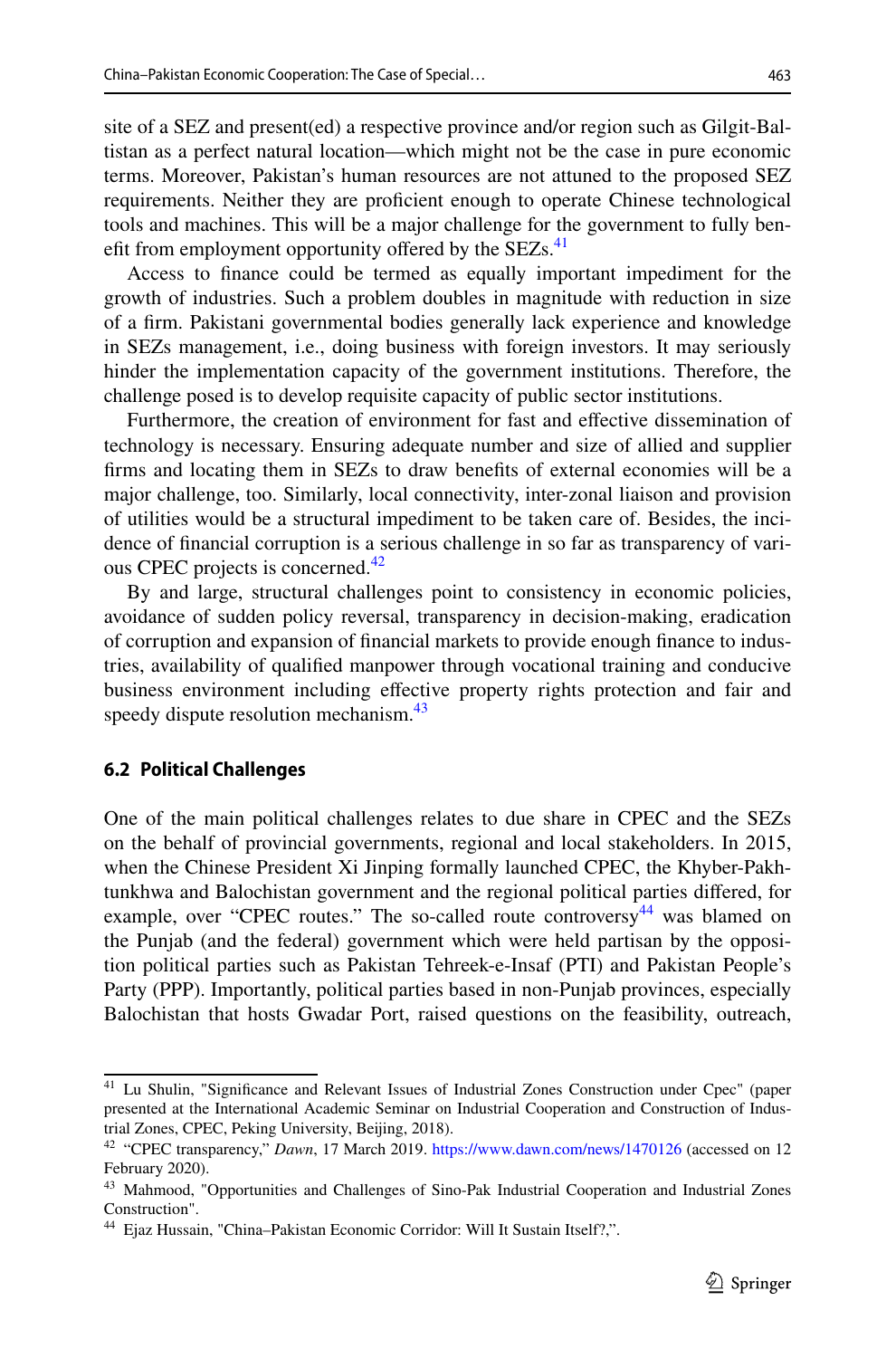functions and strategic implications of the China–Pakistan Economic Corridor. In a similar vein, local politicians and rights activists from, for example, Gilgit-Bal– tistan highlighted the potential risk for physical environment owing to CPEC traffic chains. $45$ 

In order to address the grievances of the smaller provinces, the Federal Government of Pakistan led by Pakistan Muslim League-Nawaz (PML-N) held a series of meetings with key leaders of provincial governments, regional dispensation and proclimate change associations. Particularly, the Sharif Government  $(2013-2017)^{46}$  was able to organized All Parties Conference on CPEC more than twice. Consequently, the mainstream and regional political parties and groups in general and the federal and provincial governments in particular achieved consensus on the nature and character of China–Pakistan Economic Corridor. Thus, the "route controversy" was amicably resolved with due share of roads and railways provided to diferent provinces and regions.<sup>[47](#page-11-2)</sup>

The foregoing, however, did not result into silencing the debate over CPEC. Little wonder, Senator Mir Hasil Bizenjo,<sup>48</sup> who was Federal Minister for Ports and Shipping, argued on the foor of the country's Senate that "91 per cent of the revenues to be generated from the Gwadar port as part of the China–Pakistan Economic Corridor (CPEC) would go to China, while the Gwadar Port Authority would get 9pc share in the income for the next 40 years."<sup>[49](#page-11-4)</sup> In addition, the CPEC Long Term Plan (LTP) has invited concerns and questions from stakeholders and analysts alike. By and large, the political elite and public at large from smaller provinces demanded more transparency and fair play in terms of detailing publicly the pros and cons of diferent agreements reached between Chinese and Pakistani authorities. Indeed, the current Pakistan Tehreek Insaf (PTI) government led by Prime Minister Imran khan initially viewed certain CPEC projects skeptically.<sup>[50](#page-11-5)</sup>

This means that though CPEC has been successful in terms of acceptability as a mega economic project between China and Pakistan, it still requires further fne-tuning at the popular level.<sup>51</sup> If one goes by the foregoing, it is speculated that the construction of the Special Economic Zones would not be free of political challenges emanating

<span id="page-11-0"></span><sup>45</sup> Lan Jiang, "Impact of Local Politics on Cpec: Research Focusing on Several Energy Programs" (paper presented at the International Academic Seminar on Industrial Cooperation and Construction of Industrial Zones, CPEC, Peking University, Beijing, 2018).

<span id="page-11-1"></span><sup>&</sup>lt;sup>46</sup> Nawaz Sharif was disqualified by the county's Supreme Court on 28 July 2017. The term Sharif Government refers to the period during which he served as Pakistan's prime minister (July 2013 to July 2017).

<span id="page-11-2"></span><sup>47</sup> Ahmad Noorani, "CPEC route controversy routed," January 16, 2016. [https://www.thenews.com.pk/](https://www.thenews.com.pk/print/90708-CPEC-route-controversy-routed) [print/90708-CPEC-route-controversy-routed](https://www.thenews.com.pk/print/90708-CPEC-route-controversy-routed) (accessed on 2 January 2019).

<span id="page-11-3"></span><sup>&</sup>lt;sup>48</sup> Mir Hasil Bizenjo was the president of National Party (NP) that is nationalist in nature.

<span id="page-11-4"></span><sup>49</sup> Iftikhar A. Khan, "China to get 91pc Gwadar income, minister tells Senate," November 25, 2017.[https](https://www.dawn.com/news/1372695) [://www.dawn.com/news/1372695](https://www.dawn.com/news/1372695) (accessed on 5 January 2019).

<span id="page-11-5"></span><sup>50</sup> Ejaz Hussain, "Will change in government afect China–Pakistan Economic Corridor? The BRI, CPEC and the Khan Government: An analysis," *Chinese Journal of International Review*. [https://doi.](https://doi.org/10.1142/S2630531319500045) [org/10.1142/S2630531319500045](https://doi.org/10.1142/S2630531319500045) (accessed on 12 October 2019).

<span id="page-11-6"></span><sup>&</sup>lt;sup>51</sup> Amjad Ali Shah, "CPEC projects: KP demands 'rightful' share," January 3, 2016. [https://fp.brecorder.](https://fp.brecorder.com/2016/01/201601031430/) [com/2016/01/201601031430/](https://fp.brecorder.com/2016/01/201601031430/) (accessed on 13 April 2019).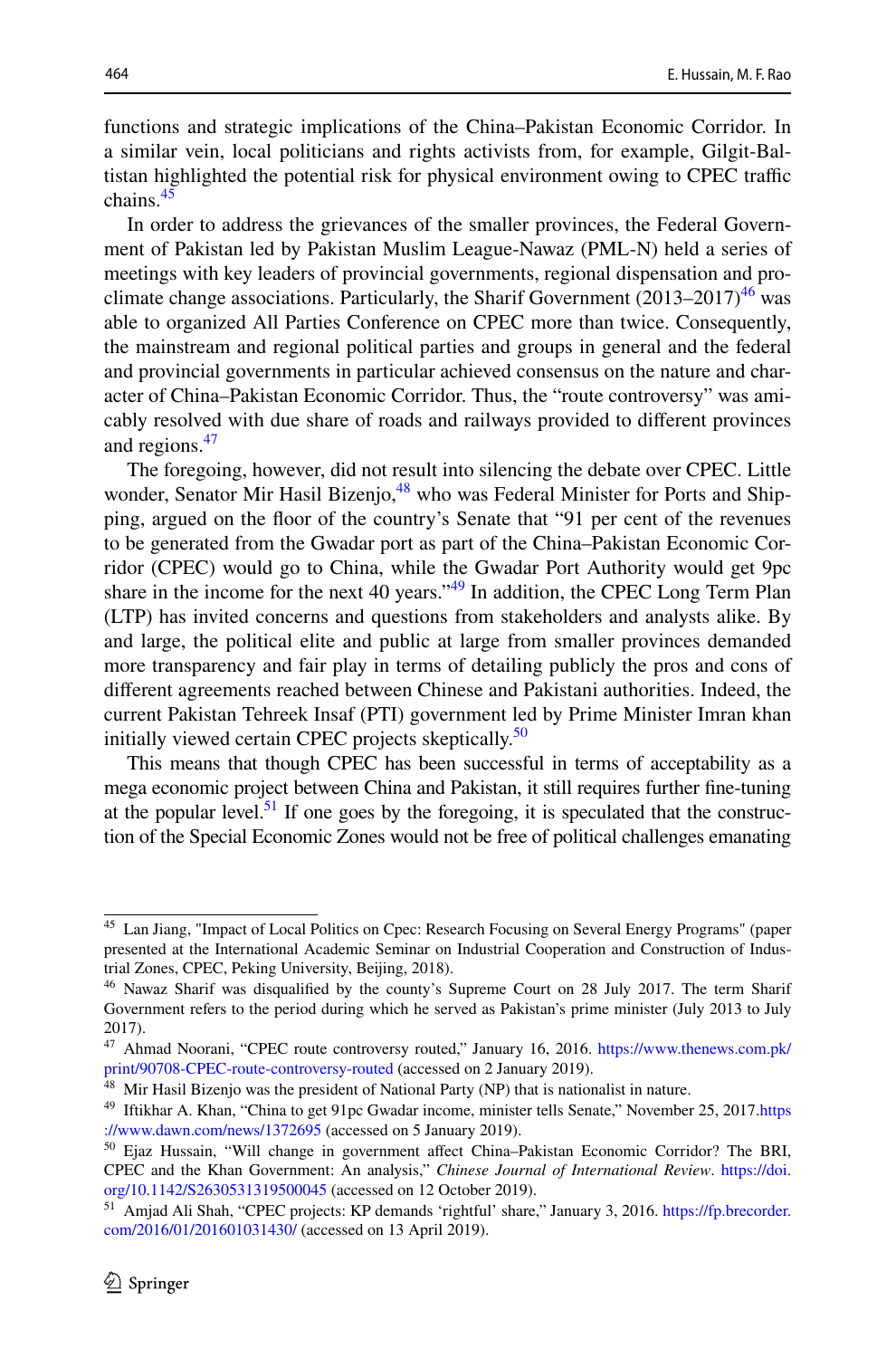primarily from non-Punjab provinces and autonomous regions. Already there has been considerable debate registered on the location, size and number of Special Economic Zones by the KP and Balochistan, if not Sindh, based nationalist political parties such as Pakhtunkhwa Milli Awami Party (PkMAP), Awami National Party (ANP) and the National Party (NP). Little wonder, in initial meetings between the federal and provincial government, the number of SEZs was reduced from hundred plus to forty-six whereby each government strove to host maximum number of SEZs in order to uplift a respective province from poverty, economic slowdown and unemployment.<sup>52</sup>

However, further negotiations among the regional, provincial and federal stake– holders brought the proposed number of SEZs down to nine whereby each province, Islamabad Capital Territory (ICT), and region host one each. Apparently, this seems a fair start in terms of equitable distribution numerically; however, issues and concerns regarding the size (the largest size SEZ is proposed for Punjab) and economic competitiveness, industrial base of a province/region and overall economic indicators of an area may pop up in the following years if not months. As per the political culture of Pakistan, political parties and politicians, at all level, see to their petty interest and that too at the expense of national interest. Thus, it is very likely that SEZs are further highlighted on partisan lines where each stakeholder tends to get the lion's share. Political disagreements and tussles, thus, amount to serious political challenges that demand serious and steady debate, negotiations and conflict resolution mechanism.

### **6.3 Security Challenges**

Pakistan is facing serious threats in the form of religious extremism and terrorism. Modern terrorism that Pakistani society and state is sufering from is essentially post-9/11. When the Pakistani military regime led by General Pervez Musharraf (1999–2007) decided to support the USA-led War on Terror against the Taliban and Al-Qaeda, the latter, in reaction, took on Pakistan by invoking (suicide) terrorism as a strategic weapon. Consequently, around thirty thousand Pakistanis, both civil and law enforcement, have lost their lives in multiple incidences of terrorism from 2003 till 2019. Though the number of civilian and security personnel fatalities has comparatively gone down since 2014 due largely to the various military operations, the phenomenon of terrorism has yet not been wiped out completely. For example, dur‑ ing 2013–2019, 6528 civilians and 2312 security personal lost their lives in (suicide) terrorism.<sup>53</sup> In addition, by August 21, 2020, 28 civilians and 125 security personnel lost their lives in 112 incidences of terrorism in Pakistan.<sup>[54](#page-12-2)</sup>

Given opportunity, a terrorist organization such as Tehreek Taliban Pakistan (TTP) and/or Jamaat-ul-Ahrar (JuA) strikes mostly on the country's minorities, i.e., Christians, in mostly far fung areas such as Quetta; the latter witnessed, on April

<span id="page-12-0"></span><sup>52</sup> "Government to set up 46 SEZs along CPEC route," *Express Tribune*, July 20, 2017. [https://tribu](https://tribune.com.pk/story/1461888/govt-set-46-sezs-along-cpec-route/) [ne.com.pk/story/1461888/govt-set-46-sezs-along-cpec-route/](https://tribune.com.pk/story/1461888/govt-set-46-sezs-along-cpec-route/) (accessed on 15 March 2019).

<span id="page-12-1"></span><sup>53</sup> South Asia Terrorism Portal, "Datasheet-Pakistan: Yearly Fatalities,"[.https://www.satp.org/datasheet](https://www.satp.org/datasheet-terrorist-attack/fatalities/pakistan)[terrorist-attack/fatalities/pakistan](https://www.satp.org/datasheet-terrorist-attack/fatalities/pakistan) (accessed on 12 February 2020).

<span id="page-12-2"></span><sup>54</sup> Ibid.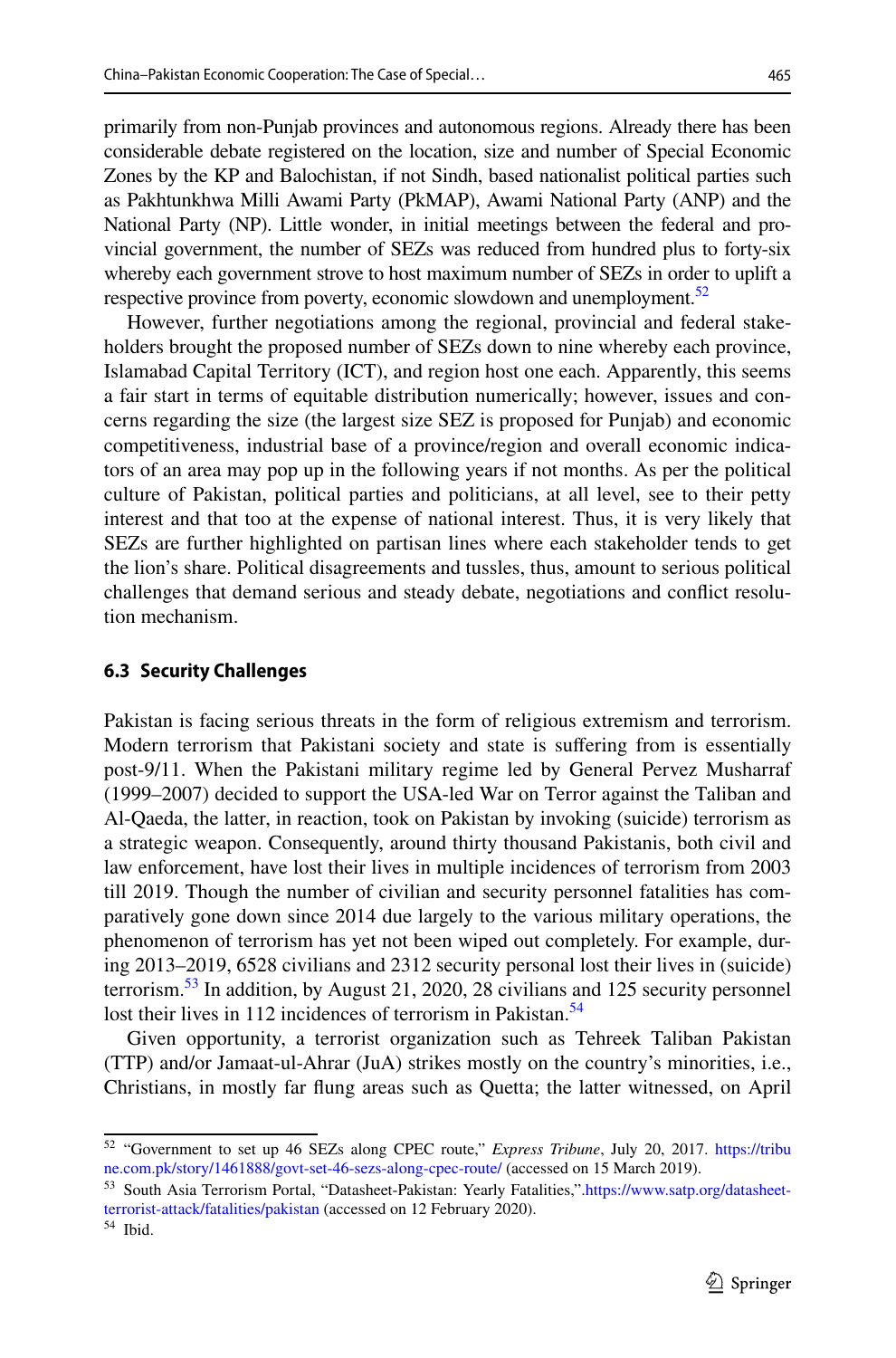12, 2019, another deadly terror attack on its Hazara minority that lost 20 lives, whereas 48 people were injured.<sup>55</sup> Here, it is pertinent to mention that a Chinese couple was initially kidnaped and ultimately killed in Quetta in 2017 by a terrorist organization.<sup>[56](#page-13-1)</sup> Moreover, the Chinese consulate in Karachi was attacked by terror– ists belonging to Balochistan Liberation Army (BLA); the attack was foiled by Pakistani security forces with the loss of two policemen. $57$ 

Anti-Pakistan terrorist networks work in tandem with regional proxies and pow‑ ers such as India whose intelligence operator, Kulbhushan Jadhav, was arrested near Iran–Pakistan border by Pakistan's security forces.<sup>58</sup> It is no secret that the current Indian Prime Minister, Narendra Modi, had talked publicly against China–Pakistan Economic Corridor.<sup>[59](#page-13-4)</sup> In the context of domestic and regional security threats to its sovereignty, in general, and CPEC, in particular, the Pakistan state has taken due measures that include pooling up a special armed force, $60$  consisting of military and the civil law enforcement institutions, for the protection of CPEC projects and personnel.

Thus, China–Pakistan Economic Corridor has, so far, survived major terrorist attack on its infrastructure, equipment and workforce. However, potential security threats ought not to be ignored. This then raises security concerns for second phase of CPEC whereby Special Economic Zones are accorded top priory by the Chinese and Pakistani government. Will the local, provincial or federal government provide security to the SEZs at, for example, diferent stages of construction? If it is a joint venture of, for instance, provincial and federal government, which government will call the shots? Who will bear the financial and logistical cost? If it is the sole responsibility of the provincial government, will a province be able to manage a SEZ's security on its own? Overall, will the Chinese companies and workforce be satisfed with the security arrangements provided by the Pakistani authorities? The foregoing has, thus, highlighted major security challenges to the SEZs, in particular, and, CPEC, in general. The next section of the paper attempts to provide a set of strate‑ gies vis-à-vis the posed challenges whose solutions will ensure the safety of not only the Special Economic Zones but also that of Pakistan's society and economy.

<span id="page-13-0"></span><sup>55</sup> Syed Ali Shah, "20 killed, 48 injured in attack targeting Hazara community in Quetta," *Dawn*, 12 April 2019.<https://www.dawn.com/news/1475621> (accessed on 20 April 2019).

<span id="page-13-1"></span><sup>56</sup> Naveed Siddiqui, "Islamabad confrms death of Chinese couple abducted from Quetta," *Dawn*, 30 October 2017. <https://www.dawn.com/news/1367264> (accessed on 23 April 2019).

<span id="page-13-2"></span><sup>57</sup> Imtiaz Ali and Asim Khan, "Terror attack on Chinese Consulate foiled; 3 terrorists killed," *Dawn*, 23 November 2018.<https://www.dawn.com/news/1447192>(accessed on 13 October 2019)..

<span id="page-13-3"></span><sup>58</sup> "Who is Kulbhushan Jadhav?," *Dawn,* 10 April 2017. <https://www.dawn.com/news/1326117> (accessed on 21 April 2019).

<span id="page-13-4"></span><sup>59</sup> "PM Modi raises India's concern over CPEC which runs through PoK," *Indian Express*, September 4, 2016. [http://indianexpress.com/article/india/india-news-india/prime-minister-narendra-modi-raises-india](http://indianexpress.com/article/india/india-news-india/prime-minister-narendra-modi-raises-indias-concern-over-cpec-which-runs-through-pok-3013260/) [s-concern-over-cpec-which-runs-through-pok-3013260/](http://indianexpress.com/article/india/india-news-india/prime-minister-narendra-modi-raises-indias-concern-over-cpec-which-runs-through-pok-3013260/) (accessed on 25 December 2018).

<span id="page-13-5"></span><sup>&</sup>lt;sup>60</sup> Ejaz Hussain, "Cpec: Governance and Security Challenges–Implications for the Belt and Road Initiative," *Chinese Political Science Review* 4, no. 1 (2019): 135–47.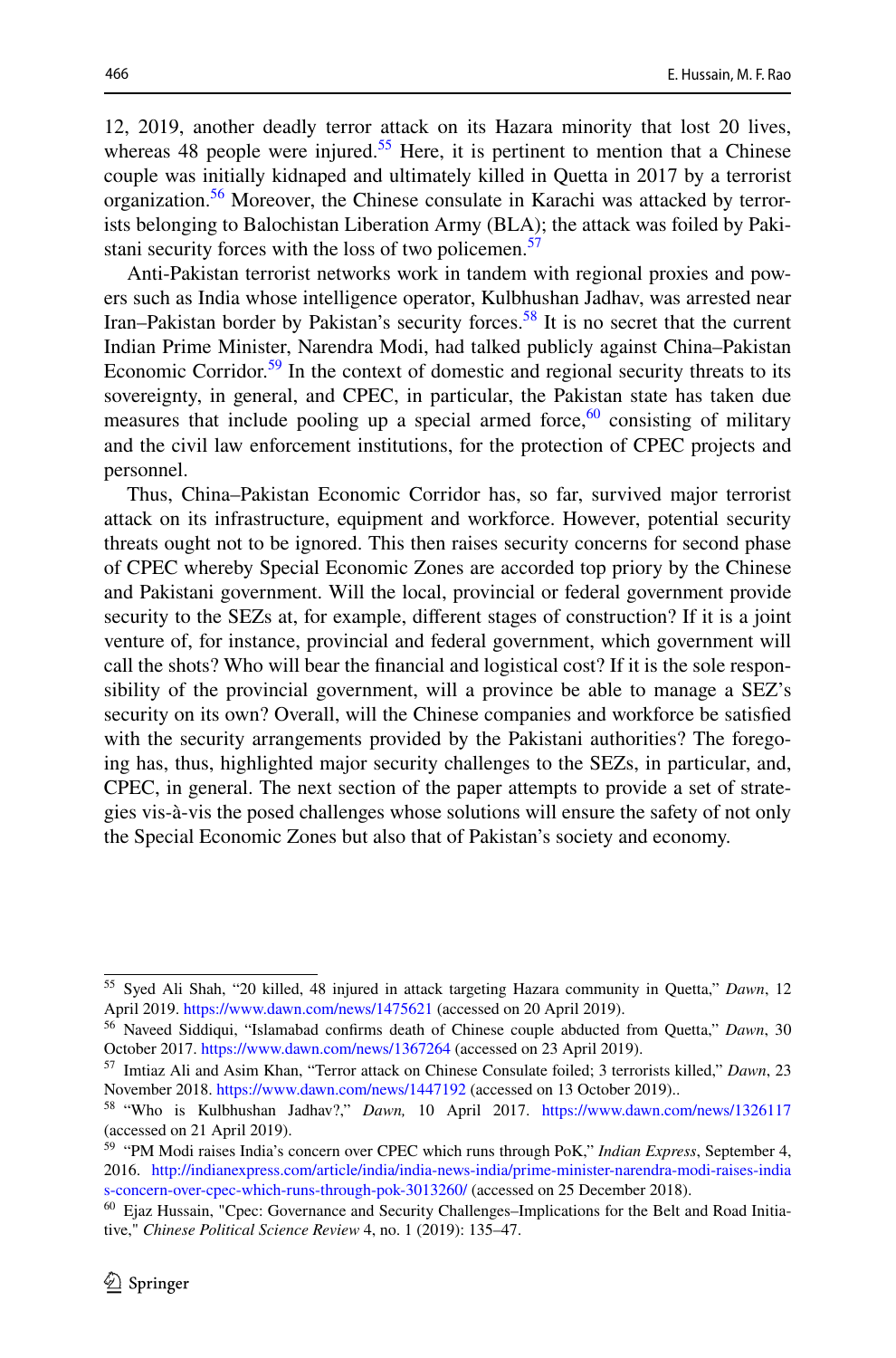# **7 Strategies**

The following are certain strategies to tackle structural, political and security chal– lenges. These strategies, it is posited, can deliver tangible results if implemented in letter and spirit.

#### **7.1 Solutions for Structural Challenges**

Pakistan has to take a number of steps in close collaboration with China to trans‑ form the highlighted challenges into capabilities. As far as structural challenges are concerned, the fundamental principle that Pakistani government ought to abide by is the economic competitiveness of the area where a Special Economic Zone is pro– posed. It is important that during consultation on site selection, all the concerned stakeholders be on board. Second, the Pakistani authorities need to initiate policies in coordination with Pakistani and Chinese companies. The Pakistani frms should learn from the Chinese experiences for efective policy implementation. In this respect, it is advisable to implement the Special Economize Zone Act 2012 (revised) that was promulgated before the launch of CPEC so that economic aspirations of both the Chinese and Pakistani investors are realized. Moreover, to train the SEZoriented workforce, it is pertinent to establish modern vocational and technology institutions while taking inference from the Chinese vocational education and technology know-how since they are comparatively state of the art in terms of innova-tion and dissemination of skills.<sup>[61](#page-14-0)</sup>

In order to make SEZs an efective strategy and specimen for industrial growth, its financial side cannot be ignored. In this respect, the Pakistani and Chinese governments ought to work in tandem to devise a policy to provide adequate funds to small- to medium-size frms that lack indigenous fnancially stability. Nevertheless, such fnancials should be frm-friendly to attract further investment nationally and (extra-)regionally. Here, the role of Pakistani diaspora could be very handy since they deposit, on average, around 10 billion US\$ in remittances per annum.<sup>[62](#page-14-1)</sup>

Furthermore, it is essential for Pakistani and Chinese authorities to make Special Economic Zones a part of global supply chain and global value chain by increas‑ ing the competitiveness of supplier firms with improved reliability and efficiency. This can be achieved by introducing business supporting policies, modernizing trade facilitation system and infrastructure, devising a special cadre of customs officials and staf, cutting on delays, bureaucratic hurdles and, importantly, eradication of fnancial corruption. In addition, there is a need to promote SEZs as enclaves of good practices and self-containment, supported by sound infrastructure and service provider frms. Ideally, the Pakistani government should engage a private frm to develop and manage the SEZs, while the government should be an active player in

<span id="page-14-0"></span><sup>61</sup> Mahmood, "Opportunities and Challenges of Sino-Pak Industrial Cooperation and Industrial Zones Construction".

<span id="page-14-1"></span><sup>62</sup> Waheed Abbas, "Overseas Pakistani remit 10% more funds in frst half of 2018–2019, *Khaleej Times*, 17 January 2019. [https://www.khaleejtimes.com/business/economy/remittances-lifeline-to-pakistans](https://www.khaleejtimes.com/business/economy/remittances-lifeline-to-pakistans-economy)[economy](https://www.khaleejtimes.com/business/economy/remittances-lifeline-to-pakistans-economy) (accessed on 23 April 2019).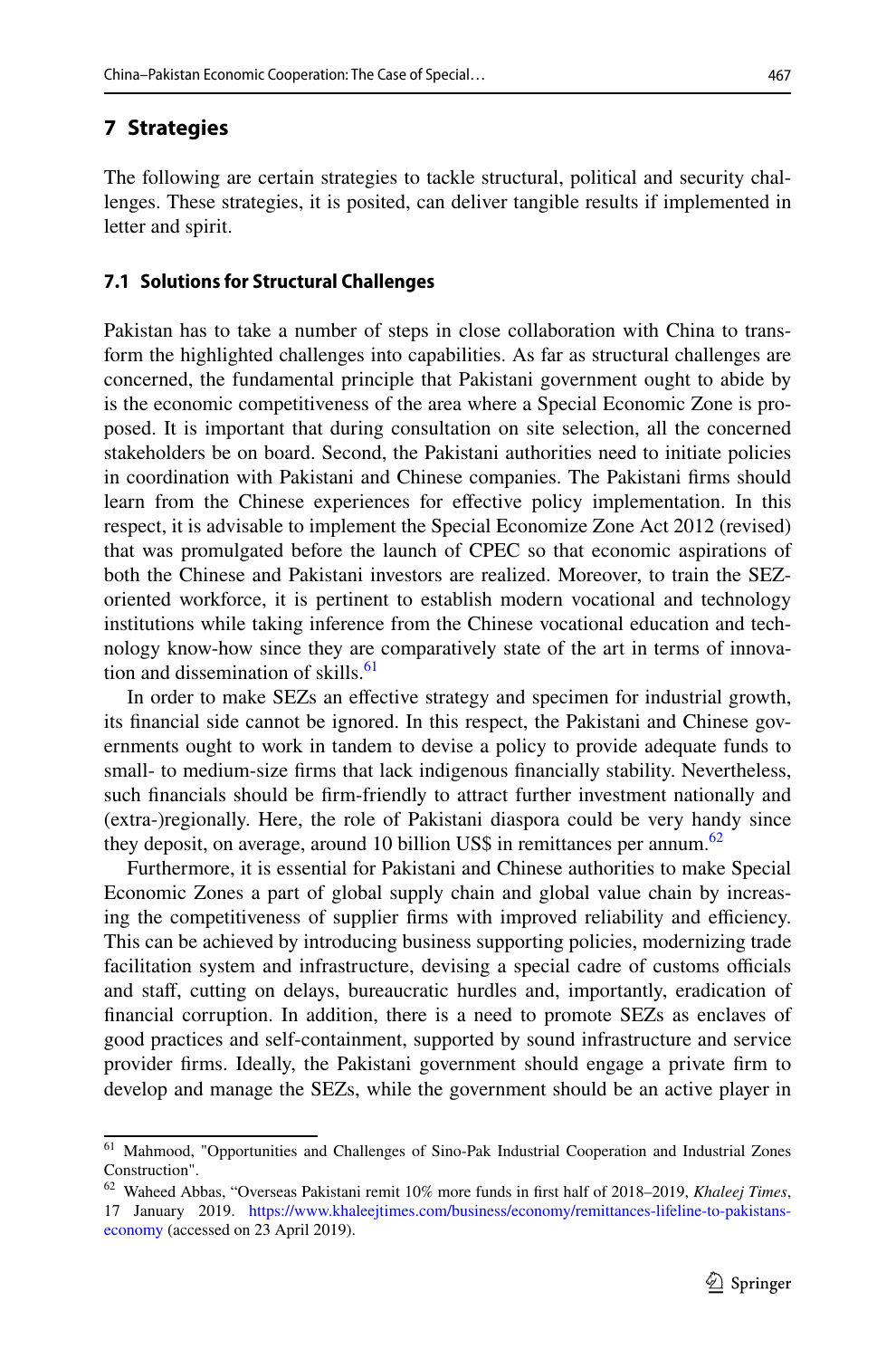provision of transport, electricity, water, telecommunications, waste disposal and other infrastructures to link SEZs with global and local supply chains.<sup>[63](#page-15-0)</sup>

Besides, the Pakistani government ought to accord complete and secured property rights protection to ensure sustainability and attract Chinese frms. In this respect, market access is to be ensured through efficient transportation system.<sup>[64](#page-15-1)</sup> Such measures will help improve transportation of much needed raw materials and fnished goods. Last but not least, Pakistan ought to negotiate with Chinese government to secure duty-free status to exports originating from the SEZs. To realize it, Pakistani authorities should promptly conclude special trade agreement for SEZs in addition to the existing bilateral free trade agreement. Since China has already efectively positioned its SEZs to establish linkages with allied and supplier industries, Pakistan should act fast to capitalize on the Chinese experiences. In this respect, it is suggestive to create complementarity between Pakistani and Chinese SEZs for mutual advantage and connectivity.

#### **7.2 Solutions for Political Challenges**

As discussed earlier in the paper, politics afects policy and in the Pakistani case, it did afect (economic) policies for the country's history is replete with cases where long-term economic plans suffered from political instability.<sup>65</sup> Therefore, to make CPEC a success story, Pakistani politicians and political parties have their work cut out. In this respect, it is urgently required on the part of the federal government to engage regional and nationalist political parties in debate and discussion on the pros and cons of CPEC in general and SEZs, in particular. Perhaps there is no harm in gradually increasing the equitable number and size of industrial zones in diferent parts of Pakistan. Such a policy measure will help generate political confdence and economic collaboration among the four provinces, regions and the federal govern– ment. More SEZs mean more local and regional participation in CPEC and economic growth and social progress of the country. Moreover, the expansion of further SEZs in close partnership with local and provincial authorities is likely to assuage local and regional socioeconomic grievances by engaging local skilled manpower of, for example, Gilgit-Baltistan and Balochistan in the SEZs in particular and CPEC in general. $66$ 

To realize the foregoing, it is suggested that the federal government does not ignore local and regional political aspirations. Importantly, the mainstream political parties, which are major stakeholders of CPEC, ought not to sideline nationalist political parties of KP, Sindh and Balochistan. Thus, there is need of developing

<span id="page-15-0"></span><sup>63</sup> Mahmood, "Opportunities and Challenges of Sino-Pak Industrial Cooperation and Industrial Zones Construction".

<span id="page-15-1"></span><sup>64</sup> Ibid.

<span id="page-15-2"></span><sup>65</sup> Ejaz Hussain, *Military Agency, Politics, and the State in Pakistan* (New Delhi: Samskriti, 2013), 150– 56.

<span id="page-15-3"></span><sup>66</sup> Saeed Shafqat, "China's Rise: How Is It Impacting the Gulf, Iran, Pakistan and beyond," *Asian Journal of Middle Eastern and Islamic Studies*, 11, no. 1 (2017): 32.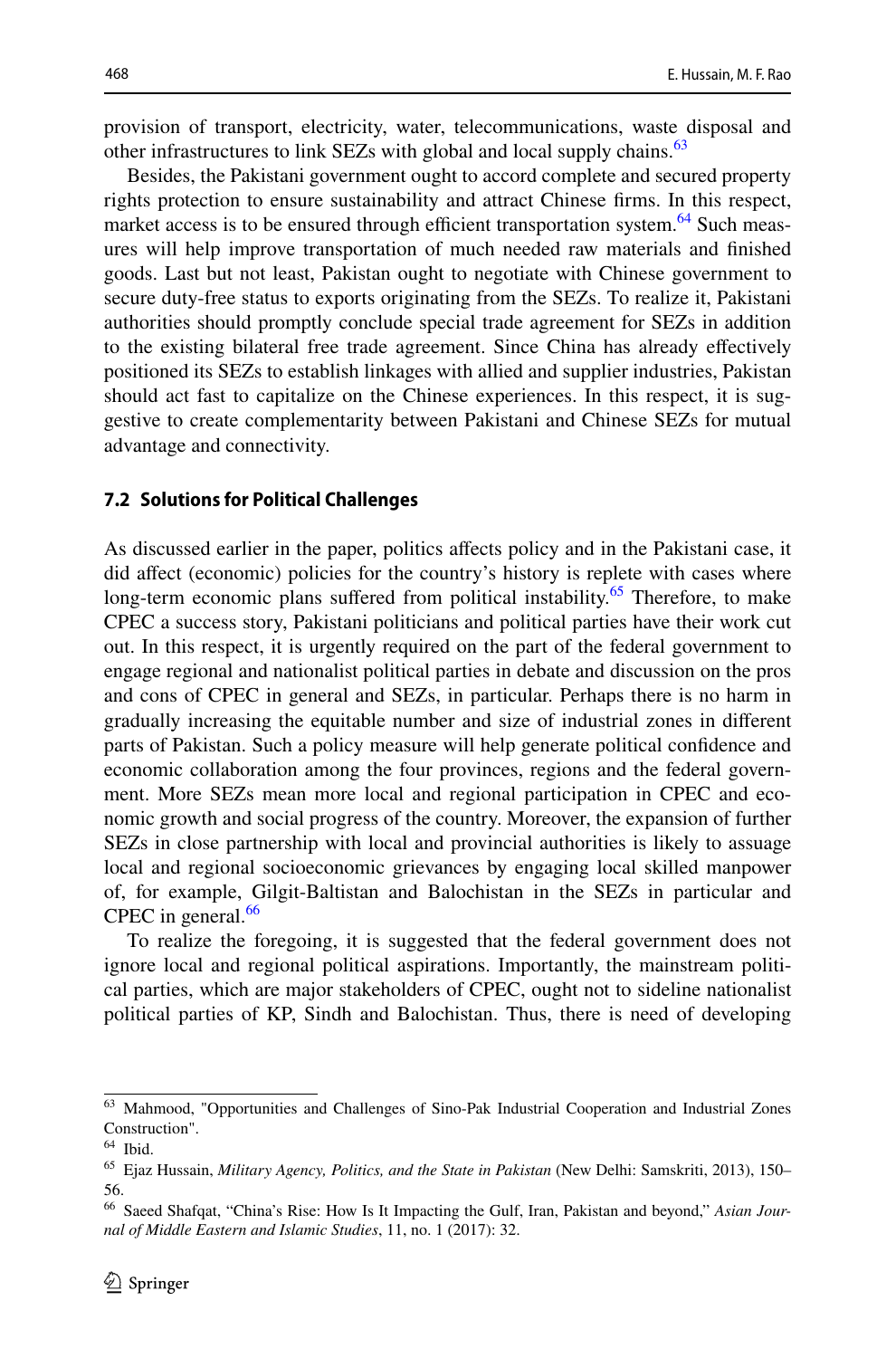an efective mechanism for inter-parties coordination and policy formulation. At the moment, the federal government conducts All Parties Conference (APC) to discuss serious policy issues of national magnitude. This, in my view, is a ad hoc measure. A long-term institutional solution lays in the establishment of a permanent interparties coordination body responsible for holding meetings, generating consensus on policy issues and, overall, ensuring participation and policy role of smaller political parties.

#### **7.3 Solutions for Security Challenges**

As already discussed in the preceding sections, Pakistan is mired in multiple problems of which bad governance and insecurity are quite alarming for without orderly rule; it is impossible to achieve economic growth and societal development. Since CPEC is a joint venture, it is equally essential to ensure safety of the (non-) CPEC workforce and logistics along with heavily invested Corridor infrastructure.

To begin with, China–Pakistan relations have achieved "a factor of durability".<sup>67</sup> What this implies in strategic and military terms is that both the countries amicably resolved potential areas of confict, i.e., broader management, and, importantly, consolidated bilateral relations since the mid-1960s. Consequently, since 2015, China–Pakistan relations have taken a new turn where geoeconomics is predicated on geopolitics in terms of formalization of CPEC. A considerable section of the Chinese workforce is engaged in Gwadar, Balochistan, where more than fifty major projects in infrastructure and energy are underway. $68$  The Pakistani authorities, being aware of restive security situation particularly in Balochistan and generally in the rest of the country, established a security regime to safeguard the Chinese labor from mostly internal threats.<sup>69</sup> In October 2019, the Special Security Division (SSD) has been expanded in terms of establishment of its "southern" command that would exclusively ensure safety of the Chinese executives and workers in Balochistan and Karachi. $70$  Though the kidnapers in Balochistan killed two Chinese nationals in 2017, the overall safety of the Chinese workers has been duly ensured by the government of Pakistan.

Moreover, recently there have been reports of some Chinese nationals having been involved in the so-called marriages scandal; their cases are being invested by the country's law enforcement as per the  $law$ <sup>[71](#page-16-4)</sup> Nevertheless, the Chinese citizens working in Pakistan have overwhelmingly demonstrated goodwill and good conduct. At the moment, the majority of Pakistanis perceive them friendly people from a friendly country. Nevertheless, given the chaotic security situation in parts of

<span id="page-16-3"></span> $70$  Conversation with a senior government official, 9 October, 2019.

<span id="page-16-0"></span><sup>67</sup> Ghulam Ali, *China–Pakistan Relations: A Historical Analysis* (Karachi: Oxford University Press, 2017), 190–230.

<span id="page-16-1"></span><sup>&</sup>lt;sup>68</sup> CPEC, "CPEC Projects," (Islamabad: Ministry of Planning, Development and Reform, 2019). [http://](http://cpec.gov.pk/) [cpec.gov.pk/](http://cpec.gov.pk/) (accessed on 23 April 2019).

<span id="page-16-2"></span><sup>&</sup>lt;sup>69</sup> Hussain, "Cpec: Governance and Security Challenges–Implications for the Belt and Road Initiative,".

<span id="page-16-4"></span><sup>&</sup>lt;sup>71</sup> Neo TV Network, "Iqrar Ul Hassan of Sar E aam Exposed Pak China Marriages,". [https://www.youtu](https://www.youtube.com/watch?v=ZLFP5oyWnmE) [be.com/watch?v=ZLFP5oyWnmE](https://www.youtube.com/watch?v=ZLFP5oyWnmE) (accessed on 13 October 2019).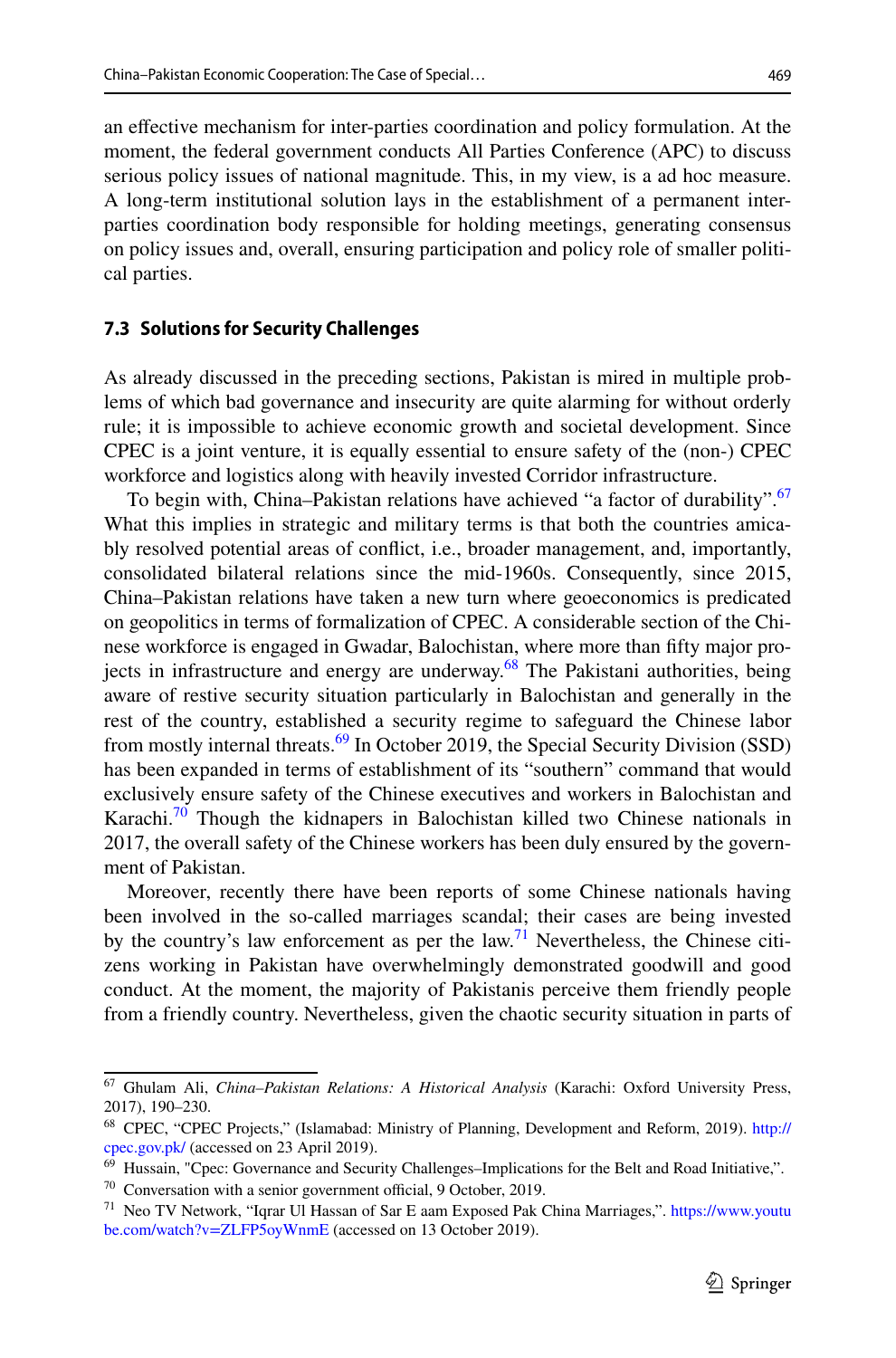Pakistan, public safety remains a big challenge for Pakistani law enforcement which, as mentioned above, is taking due measures to enhance security.

In addition, in order to improve CPEC security in general and that of SEZs in par ticular, Pakistani authorities would have to tackle terrorism on multiple levels. Stra‑ tegically, Pakistan needs to engage with its neighbors meaningfully. Here, China can play a role by encouraging regional cooperation and peace. Indeed, the quadrilateral Afghan peace process is a step in the right direction. Moreover, China–Iran–Paki‑ stan trilateral engagement carries the potential to devise a collective response to anti-peace elements in the South Asian region. In this respect, the visit, on April 21, 2019, of Pakistani Prime Minister Imran Khan to Iran was very crucial given growing strategic uncertainty in the South Asian region.<sup>72</sup> Khan paid another visit to Tehran on October 13, 2019, in order to "mediate" between Iran and Saudi Arabia.<sup>73</sup> If this materializes, it will carry positive implications for CPEC in particular and the Belt and Road Initiative in general.

Importantly, China may also convince the USA—another major stakeholder in the region—to engage Pakistan, Afghanistan and India in a manner that reduces strategic uncertainty. Politically, Pakistani government should strive to negotiate with the locally active extremist and insurgent groups. Ideologically, there is a growing need to conceive and implement a pluralist narrative to counter hate mongers in Pakistani society.

Above all, China and Pakistan would have to play a central role by reinforcing the importance of peace and stability locally, nationally and transregionally. The former must understand the precarious security situation Pakistan is facing where it lost around 30,000 thousand civilians and security personnel in past nineteen years.<sup>74</sup> Nevertheless, Pakistan must revisit its policies that might have provided an ena‑ bling environment to anti-humanity forces. The latter though have been militarily neutralized by the law enforcement of Pakistan, certain militant organizations such as Jamat-ul-Ahrar and TTP, whose captive spokesperson Ehsanullah Ehsan escaped from detention in Pakistan in February  $2020$ ,<sup>75</sup> still pose security challenge. Such organizations are always in search of soft targets to destabilize Pakistani state, society and economy.

Last but not least, for efective CPEC security, Pakistan has to take certain extraordinary measures. On the one hand, there is need to devise a strategy to have local and provincial law enforcement apparatuses, i.e., police, Frontier Constabulary, on board while enhancing policy and operational capacity of civil law

<span id="page-17-2"></span><https://www.satp.org/satporgtp/countries/pakistan/database/casualties.htm>(accessed on 22 April 2019).

<span id="page-17-0"></span><sup>&</sup>lt;sup>72</sup> Sanaullah Khan, "Prime Minister Imran Khan reaches Iran for 2-day official visit," *Dawn*, 21 April 2019.<https://www.dawn.com/news/1477543> (accessed on 23 April 2019).

<span id="page-17-1"></span><sup>&</sup>lt;sup>73</sup> "Pakistan PM Imran Khan leaves for Tehran to mitigate tensions between Iran and Saudi Arabia," *India Today*, 13 October 2019. [https://www.indiatoday.in/world/story/pakistan-imran-khan-leaves-tehra](https://www.indiatoday.in/world/story/pakistan-imran-khan-leaves-tehran-mitigate-tensions-between-iran-and-saudi-arabia-1608837-2019-10-13) [n-mitigate-tensions-between-iran-and-saudi-arabia-1608837-2019-10-13](https://www.indiatoday.in/world/story/pakistan-imran-khan-leaves-tehran-mitigate-tensions-between-iran-and-saudi-arabia-1608837-2019-10-13) (accessed on 13 October 2019). <sup>74</sup> South Asia Terrorism Portal, "Fatalities in Terrorist Violence in Pakistan, 2000-2019," 14 April 2019.

<span id="page-17-3"></span><sup>75</sup> Ihsanullah Tipu Mehsud and Maria Abi-Habib, "Taliban Militant Flees Prison, Claiming Deal With Pakistani Security Forces," *The New York Times*, 7 February 2020. [https://www.nytim](https://www.nytimes.com/2020/02/07/world/asia/taliban-malala-yousafzai-pakistan.html) [es.com/2020/02/07/world/asia/taliban-malala-yousafzai-pakistan.html](https://www.nytimes.com/2020/02/07/world/asia/taliban-malala-yousafzai-pakistan.html) (accessed on 21 February 2020).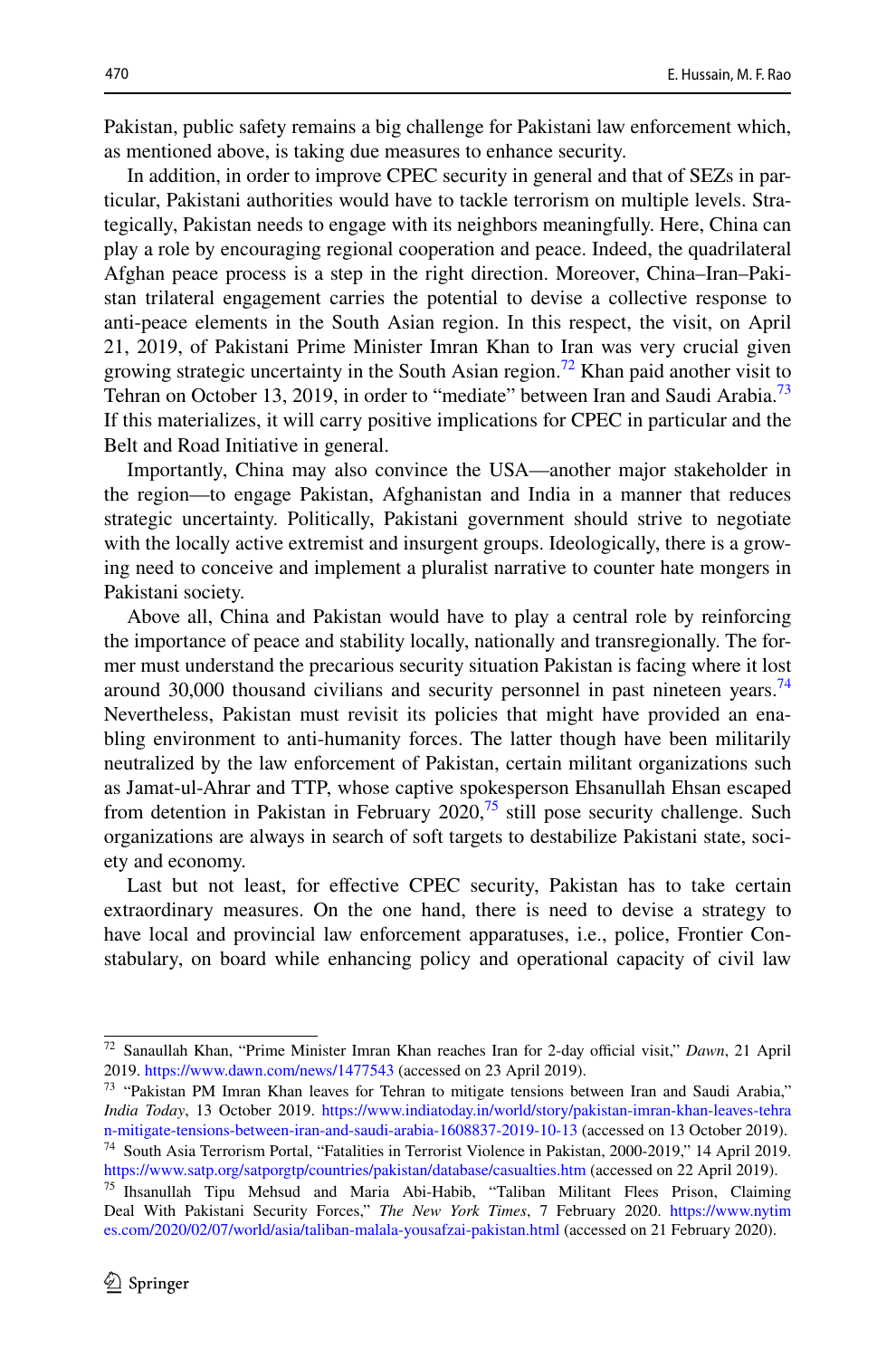enforcement along with improving human intelligence of strategic locations along CPEC including the Special Economic Zones. On the other hand, the local, provin– cial and federal governments ought to chalk out a policy framework under which the country's armed law enforcement could work efectively. The recently established CPEC Authority seems a step in the right direction.<sup>76</sup> Moreover, during the visit of Pakistani civil–military leadership to China in October 2019, the two sides reiter-ated bilateral commitment to expand CPEC and speed up work on the SEZs.<sup>[77](#page-18-1)</sup>

Lastly, for effective surveillance of SEZs and Gwadar Port, the Chinese government can be helpful in terms of provision of sophisticated gadgets to enhance physical and infrastructural security of the enclave. Within the Gwadar enclave, the Chinese may, in consultation with Pakistani authorities, operate on its own. Nonetheless, handing over of overall security of Gwadar and SEZs to Chinese companies, both public and private, would not be suitable idea and practice given Pakistan's bad experiences with American CIA and Blackwater.<sup>[78](#page-18-2)</sup> Since  $9/11$ , Pakistanis are overwhelming anti-USA, whereas China's perception at the popular level is, overall, positive.<sup>79</sup> The Chinese authorities should stay mindful of popular perception.

# **8 Conclusion**

China–Pakistan relations are predicated on time-tested strategic confdence. Conven‑ tionally, the trajectory of bilateral relations revolved around military strategic realm. Post-9/11, both the countries started exploring new angles to enhance strategic cooperative partnership. With the launch of China's Belt and Road Initiative in 2013, the China–Pakistan Economic Corridor—as a core component of the BRI—was formal‑ ized in 2015. The Corridor adds not only economic dimension to bilateral relations but also serves as a catalyst for the consolidation of mutual trust and the realization of economic development of Pakistan whose economy is currently underperforming.

At the core of CPEC lies the concept of Special Economic Zones whose proposed number stands at nine of which, initially, four were selected for early construction. By the end of 2019, the two governments signed various agreements of which one

<span id="page-18-0"></span><sup>76</sup> Zamir Ahmed Awan, "Pakistan establishes CPEC Authority,". *China Daily*, 9 October 2019. [http://](http://global.chinadaily.com.cn/a/201910/09/WS5d9d98f4a310cf3e3556f7c5.html) [global.chinadaily.com.cn/a/201910/09/WS5d9d98f4a310cf3e3556f7c5.html](http://global.chinadaily.com.cn/a/201910/09/WS5d9d98f4a310cf3e3556f7c5.html) (accessed on 14 October 2019).

<span id="page-18-1"></span><sup>77</sup> Sanaullah Khan, "Pakistan, China resolve to strengthen strategic partnership as PM Imran concludes visit,". *Dawn*, 9 October 2019. [https://www.dawn.com/news/1509910/pakistan-china-resolve-to-stren](https://www.dawn.com/news/1509910/pakistan-china-resolve-to-strengthen-strategic-partnership-as-pm-imran-concludes-visit) [gthen-strategic-partnership-as-pm-imran-concludes-visit](https://www.dawn.com/news/1509910/pakistan-china-resolve-to-strengthen-strategic-partnership-as-pm-imran-concludes-visit) (accessed on 14 October 2019).

<span id="page-18-2"></span><sup>78</sup> Ejaz Hussain, "China–Pakistan Economic Corridor," (CPEC booklet published by Institute for Research & Dialog (IRD), International Islamic University, Islamabad, 2018).

<span id="page-18-3"></span><sup>79</sup> Tim Craig, "After years of tension, anti-American sentiment ebbs in Pakistan," *The Washington Post*, 3 May 2015. [https://www.washingtonpost.com/world/asia\\_pacific/after-years-of-tension-anti-american](https://www.washingtonpost.com/world/asia_pacific/after-years-of-tension-anti-american-sentiment-ebbs-in-pakistan/2015/05/03/6d0eccfe-dd36-11e4-b6d7-b9bc8acf16f7_story.html)[sentiment-ebbs-in-pakistan/2015/05/03/6d0eccfe-dd36-11e4-b6d7-b9bc8acf16f7\\_story.html](https://www.washingtonpost.com/world/asia_pacific/after-years-of-tension-anti-american-sentiment-ebbs-in-pakistan/2015/05/03/6d0eccfe-dd36-11e4-b6d7-b9bc8acf16f7_story.html) (accessed on 13 February 2020).